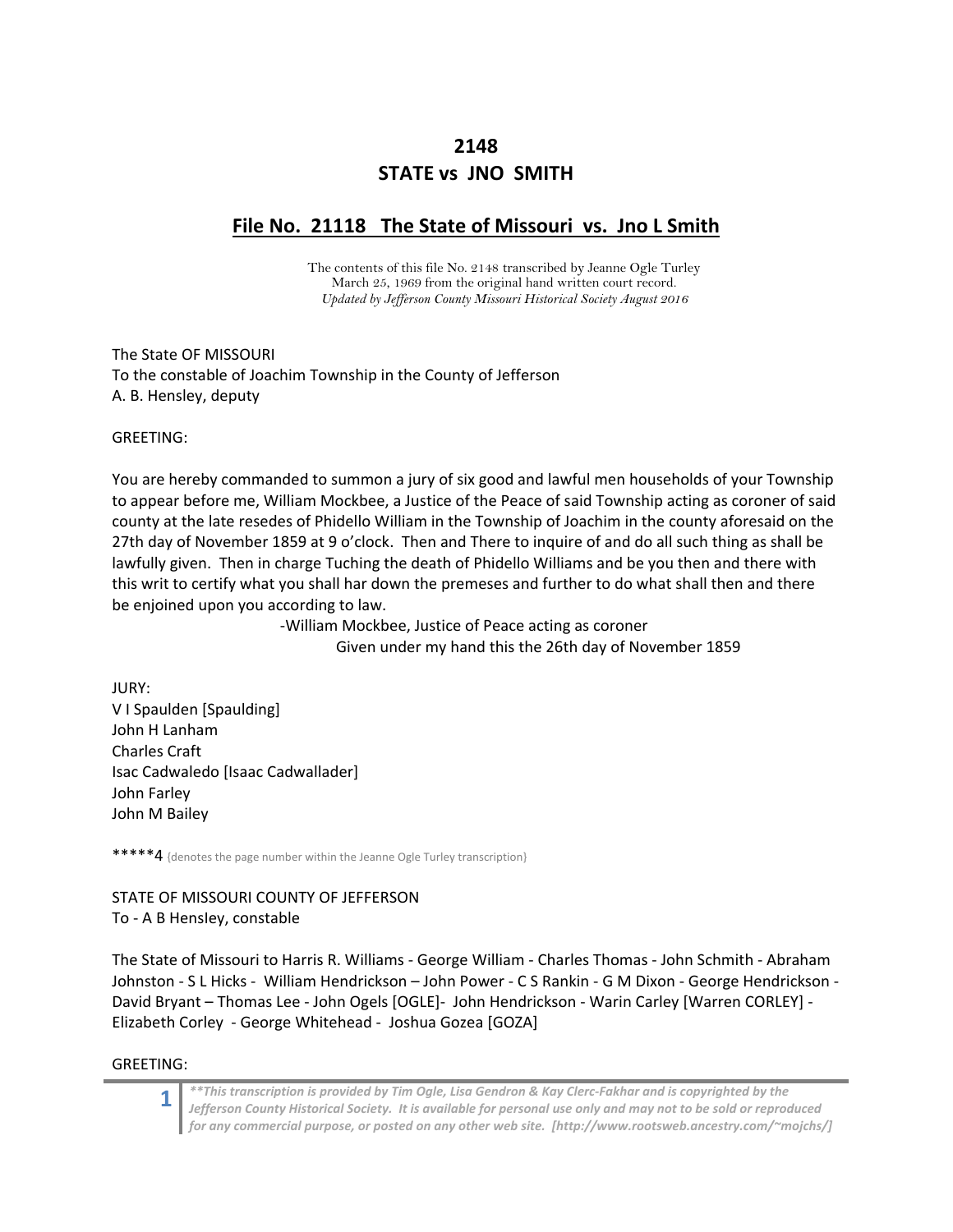You are hereby commanded to appear before me, William Mockbee, Justice of the Peace and acting as coroner of the county of Jefferson at nine o'clock on the 27 of November 1859 and an inquest setting at the late resident of Phidello Williams in said county to be examined and to declare you knowledge concerning the manner in which Phidello Williams there lying dead came to his death and all other matters on which you shall be examined and Secrecy fail not at your peril.

‐William Mockbee, J of P acting as coroner

Given under my hand this the 26 day of November 1859

‐ I Executed the within summon on the 26 and 27th day of November 1859 with the exception of John Power, A Johnston & Georg Whitehead by reading in the presence. ‐ A B Hensley

\*\*\*\*\*5

STATE OF MISSOURI ‐ COUNTY OF JEFFERSON To ‐ John Farly [FARLEY], deputy constable

The State of Missouri To Jackson Vaughn

## GREETING:

You are hereby commanded to appear before me, William Mockbee, Justice of Peace of acting as coroner of the County of Jefferson and an inquest sitting at the later residence of Phidello Williams in said county to be examined and to declare your knowledge concerning the manner in which Phidello Williams there lying dead came to his death and all other matters on which you shall be examined and hereof not at your peril.

William Mockbee, J of P acting as coroner

‐Given under my Hand this the 26 day of November 1859 Summon witness to attend at 9 o'clock on the 27 of November 1859

‐ I executed the within summon on the 26 day of November 1859 by reading the summon in the presence and hearing of Jackson Vaughn. ‐ John Farley

#### \*\*\*\*\*6

We, George W. Dixon, Saml L. Hicks, George Hendrickson, Harris R. Williams, John Schmidt, Jackson Vaughn, Elizabeth Corley, Warren C. Corley, & Wm. H. Hendrickson

Acknowledge voucher, severally to stand indebted to the State of Missouri in the sum of One hundred dollars upon the condition that if each of the above named persons shall make his personal appearance before the Circuit Court on the first day of the next term thereof to be holden for the County of Jefferson at Hillsboro on the second Monday after the fourth Monday of November being the 12th day of December 1859 and then and there testify to their knowledge touching the death of Phidello Williams and do not depart thence without the wave of said Court. Then this bond shall be void, otherwise to remain in full force.

## ‐ Witness our signatures and Seals this 27th day of November 1859

GW Dixon (seal)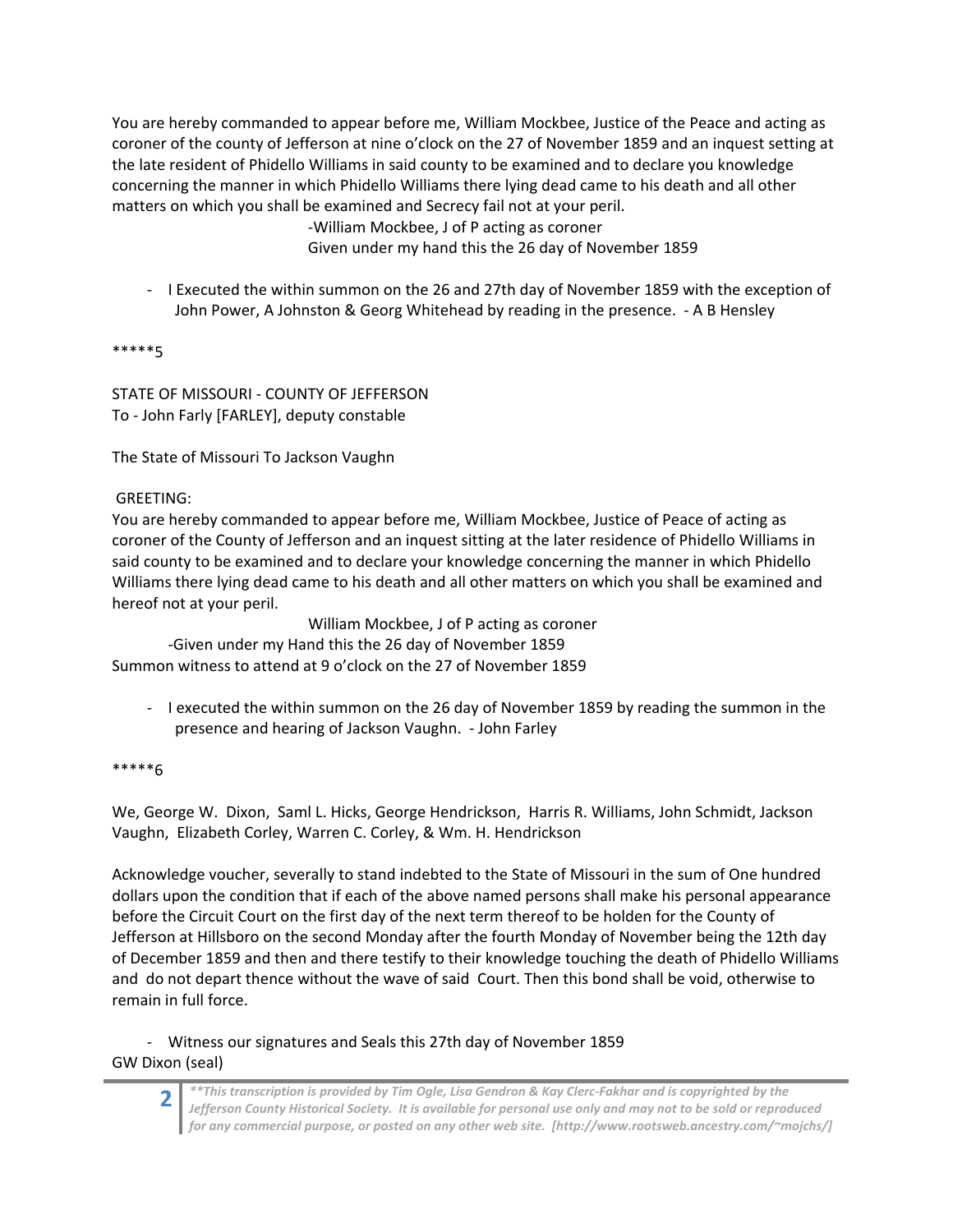Saml L. Hicks (seal) George Hendrickson (seal) John Schmidt – his X (seal) Jackson Vaughn ‐ his X (seal) Elizabeth Corley ‐ her mark X (seal) Attes W. S. Vons Warren C. Corley **Example 20 Set Constant** Attes W. S. Vons William H. Hendrickson (seal)

\*\*\*\*\*7

State Vs Smith Testimony of

#### CRAESY, read.

‐Heard John Smith say hit him Jim ‐ did not say who – Old John Smith did nothing.

## ROBERT GAMBLE –

‐ Saw Jim Smith raise his hand ‐ Fidello pull off his coat and roll up his sleeves, he was trying to make peace ‐ Young John Smith standing four or five feet from Fidello.

#### SAMUEL L. HICKS –

‐ Was at Walter Dewetts sale. Jack Vaughn & he commenced a quarrel. ‐ Fidello stepped up in a fighting attitude ‐ said he wanted no fighting; still he kept his hands in motion ‐ Jim Smith backed up to the house & picked up a rock & threw at Fidello, & he fell ‐ he picked the rock, & Jim Smith stepped around in the crowd ‐ he lived 6 or 7 weeks, ‐ he saw he had got cold in it. Did not see John Smith do anything, ‐ he came up to Jim & told him several times to let me alone, T was only about 15 or 20

‐ remember hearing John Smith tell Jim to come away & let me alone, ‐ Fidello then advanced on him. never heard, John Smith say any to Jim, about the time the rock was throwed.

## A.B. JOHNSON ‐

‐ All went back, Williams mentioned the matter again to Vaughn, ‐Williams told Hicks to go on & raise the fuss, & he would do the fighting ‐ Williams rushed on Jim, & he thinks John said to Jim, to strike & let him have it, ‐ thinks John Smith said afterwards Jim had done what he told him. Saw this old man go to Fidello several times & old man went to Jim & got him to put his coat & go away. Fidello

## SARAH SMITH HOVVERN?‐

- She was there Corley & his wife took supper – stayed 2 hours,- she heard all that was said, - John Smith never said Jim done just what he told him.

#### FERD SMITH –

‐ Jacks Vaughn & M Hicks had a fuss ‐ Vaughn & then Fidello took Hicks off, & talked together, & then came back, & they raised a fuss, and Fidello rushed on Jim ‐ punched young John out of the way - & then the lick was struck - he fell me at my feet. As he advance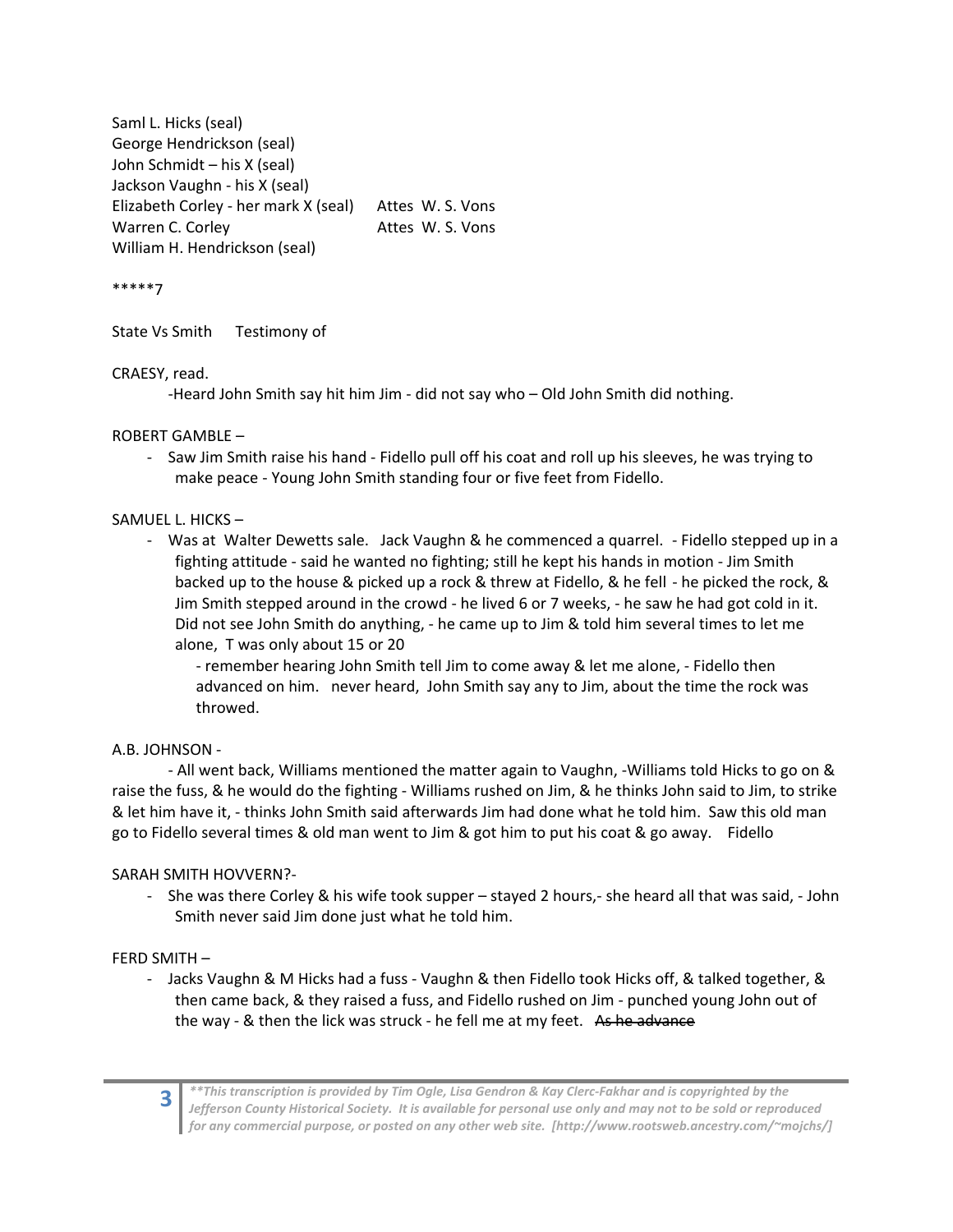#### MR. HICKS –

‐ I picked him up & I think old John helped, & never heard John say there were an old grudge, ‐ never saw but one stone throwed,

#### MR. WHITEHEAD –

‐ Says this difficulty occurred between J. Vaughn and Hicks, ‐ Jim for Vaughn & Williams for Hicks – They jumped over the fence, old Smith & myself & others got them to stop, ‐ 15 or 20 minutes – seems to me McAnally was at the hog pen, but I am not certain, came up when Fidello laid there, old John was there, ‐he never heard John Smith say, 'there was an old grudge settled", Williams 175 or 180, Jim Smith 150 or 160, Williams general character that of a quarrelsome & fighting man, when drinking.

#### \*\*\*\*\*8

## LES POUNDS –

‐ Williams was very stout, 180 or 185, ‐ His general character was that of a quarrelsome, turbulent man when drinking.

## JAMES HENRY SMITH ‐

‐ Hicks & Vaughn commenced the difficulty ‐ 2 difficulty ‐Fidello reaching around & wanting, sleeves rolled, ‐ Fi [Fidello] & Jim facing each other‐ went to Jim & told to put on his coat, ‐ John Smith & Jim 12 or 15 feet apart, Jim north of Fidello, & old John rather behind, Fidello continued to advance until he struck, ‐ when he fell I never heard old John say anything, ‐ Jim stepped back, ‐near the house. I am satisfied there was but one rock throwed ‐ I was in such a frontia I could easily have seen, - I was looking at both parties- did not see Jim Smith throw itbut saw it as it strike him was but one rock throwed‐ did not hear John Smith say, Jim you have killed that man, ‐ Did not see McAnally ‐ there at the time Fidello was struck.

## Mrs. CORLEY –

‐ Was there shortly after she has no recollection ‐ Aften [Often] at John's house, ‐ John said Fidello struck at Jim, 3 times before Jim struck him, ‐ & that Jim did what he told him,‐ can't say whether this conversation occurred before or after supper - John & his wife & daughter Sarah were there, & my husband, - was no other conversation - recollect nothing else.

## Defendant witnesses

## JOHN SMITH –

‐ I was there – the 1st difficulty between Vaughn & Hicks ‐ & Jim Smith told Fidello & Fidello ‐ old John was 15 feet from Jim, - heard him say nothing -Fidello rushed on Jim, & struck at witness & he knocked off ‐ old John said I wouldn't took that, l'd a knocked him, ‐ Jim Smith was 6 feet in front of Fidello,- he was behind him, & John Smith behind him - not near Jim Smith.

## JESSE B. McANALLY –

- ‐ Jack Vaughn & Hicks had a fuss, ‐ some got fence to make a fight of it ‐ was then quarreled ‐ & they got back in the yard ‐ some words then passed between Hicks & Jim Smith ‐ he pulled off his coat, - Jim accused him of having a knife. Just as I got back young Smith throwed the rock
	- **4**  *\*\*This transcription is provided by Tim Ogle, Lisa Gendron & Kay Clerc‐Fakhar and is copyrighted by the Jefferson County Historical Society. It is available for personal use only and may not to be sold or reproduced for any commercial purpose, or posted on any other web site. [http://www.rootsweb.ancestry.com/~mojchs/]*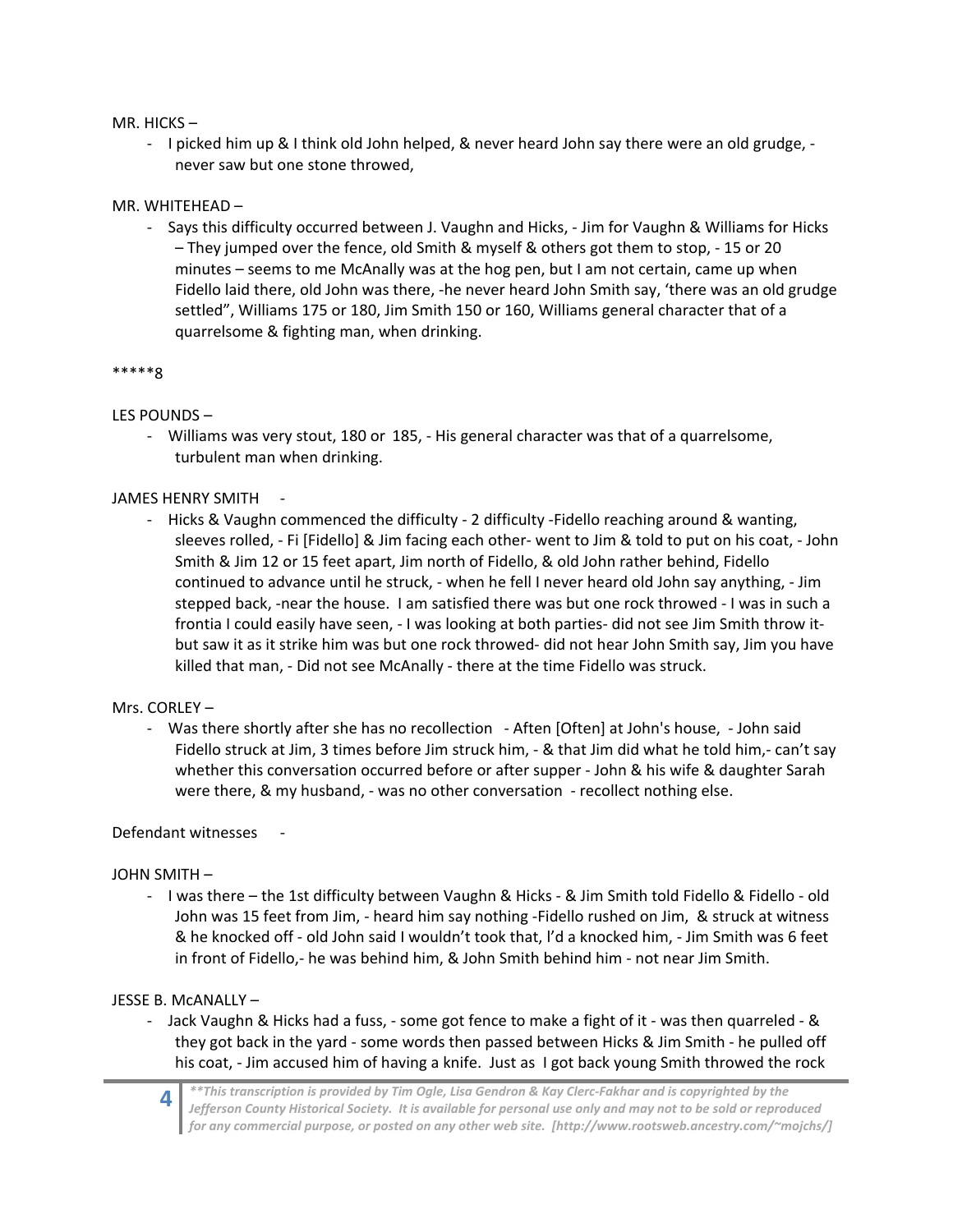that struck Williams ‐ he fell near me, fell backwards ‐ Just as he was in the act of falling another rock was throwed - struck him on the short arm, - thought John throwed it, - but I might have been mistaken – John & Jim standing 10 or 12 feet off from Williams ‐ 2 rock came from that direction – young Jim picked up a chissel & said you mustint fool with me, ‐ & then a few minutes afterward old John said there is an old grudge settled, ‐ I was behind him when he fell, - stood 1/2 a minute & fell. -Williams said something to the effect that if there was any fighting he would have a hand in it, ‐ I run & just got upon the rock struck, saw Fidello throw his coat, I am positive there was a 2d rock throwed saw him examine his arm.

#### \*\*\*\*\*9

## Dr. WEST –

‐ I examined his head & found skull fractured. ‐ told him he must take good care of himself or it might give him trouble, - I believe that the wound was what led to his death, -struck on 5 Nov. & died 25 Nov, thinks if there had been no fracture cutting out that portion of the skull might produce death, 14th saw him 19 & 21, trohance ? ‐ 25 died.

#### \*\*\*\*\*10

‐ We the undersigned have upon our POST MORTEM inquiry found sufficient injury resulting from the fracture in the skull of Fidelo Williams to occasion his death.

> Wm. West, M.D. T. R. Bruce, M.D. Jno T. Hod(g)ssen, M.D. -November 27<sup>th</sup> 1859 Jefferson County, MO

Sworn and subscribed to before me this 27th day of November 1859

‐ William Mockbee, Justice of Peace acting as coroner

#### \*\*\*\*\*11

STATE OF MISSOURI ‐ COUNTY OF JEFFERSON

‐ An inquisition taken at the late residence

Phidello Williams deceased in the County of Jefferson and State aforesaid on the 27th day of November 1859 before me William Mockbee, a Justice of the Peace acting as Coroner of the County aforesaid, upon the view of the body of Phidello Williams then and there lying dead.

Charles Craft, J. M. Bailey, John Farley, John H. Lanham, Isaac C. Cadwalader, Vincent J. Spalding

‐ good and lawful men householders of the Township of Joachim in the County aforesaid who being sworn and charged diligently to enquire and M esentunut make how and in what manner and by whom the said Phidello Williams came to his death upon their oath do say that Phidello Williams came to his death by the hands of James Smith by striking said Williams with a rock and fracturing his skull.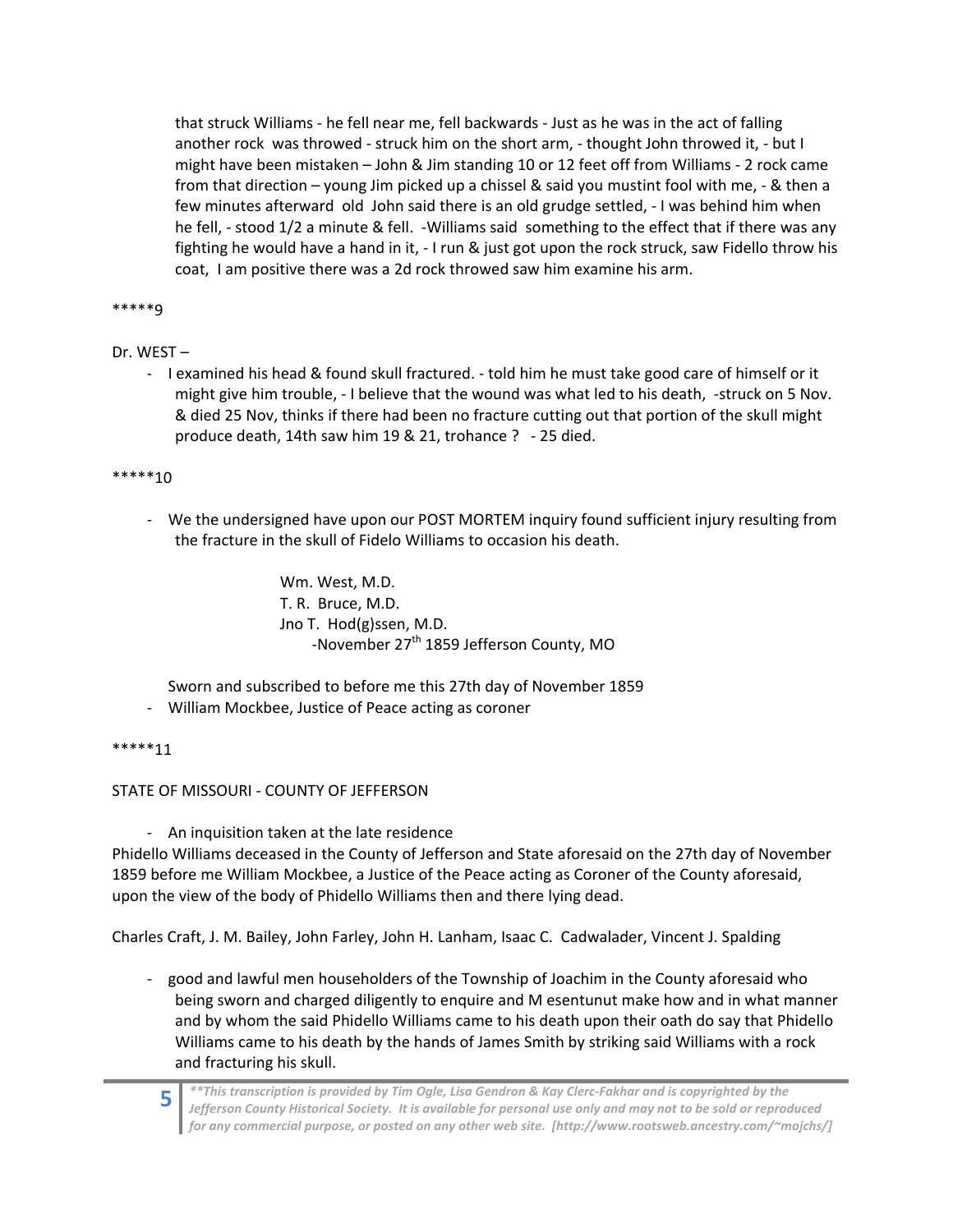In witness whereof as well William Mockbee, acting as coroner

The aforesaid coroner as the jurors aforesaid and have to inquisitions put their names at the place and on the day and year aforesaid the aforesaid: Vincent J. Spalding, John Farley, John H Lanham, J.M. Bailey, C. A. Craft, Isaac Cadwallader

\*\*\*\*\*12

STATE OF MISSOURI vs James Smith and John Smith Sr. \_\_\_\_\_\_\_\_\_\_\_\_\_\_\_\_\_\_\_\_\_\_\_\_\_\_\_\_

> Indictment for Murder \_\_\_\_\_\_\_\_\_\_\_\_\_\_\_\_

A True Bill A. Bowles, Foreman

Witnesses:

Dr. West Samuel Hicks Abraham Johnson Frank Creasey \_\_\_\_\_\_\_\_\_\_\_

Filed June 16th 1860

\_\_\_\_\_\_\_\_\_\_\_\_\_ Elias F Honey, Clerk

\*\*\*\*\*13

STATE OF MISSOURI ‐ COUNTY OF JEFFERSON In the Circuit Court June Term AD 1860

The Grand jurors of the State of Missouri now here in Court duly empanelled, sworn and charged to inquire within and for the body of the County of Jefferson, upon their oath present that James Smith and John Smith Sr. both late of said County, on the fifth day of November Eighteen hundred and fifty nine with force and arms at and in the County of Jefferson aforesaid, in and upon one Phidelo Williams in the peace then and there being ‐ feloniously, willfully, deliberately and premeditatedly did make an assault. And that the said James Smith and John Smith Sr. a certain stone which they, the said James Smith and John Smith Sr. in both of their hands then and there had and held, to against at and upon him the said Phidelo Williams, then and there feloniously willfully, deliberately and premeditatedly, did violently cast and throw, and that the said James Smith and John Smith Sr. with the stone aforesaid, so violently cast and thrown by them as aforesaid the said Phidelo Williams in and upon the head near the left eye of him the said Phidelo Williams then and there feloniously willfully, deliberately and premeditatedly did hit strike and wound, giving to him the said Phidelo Williams, then and there with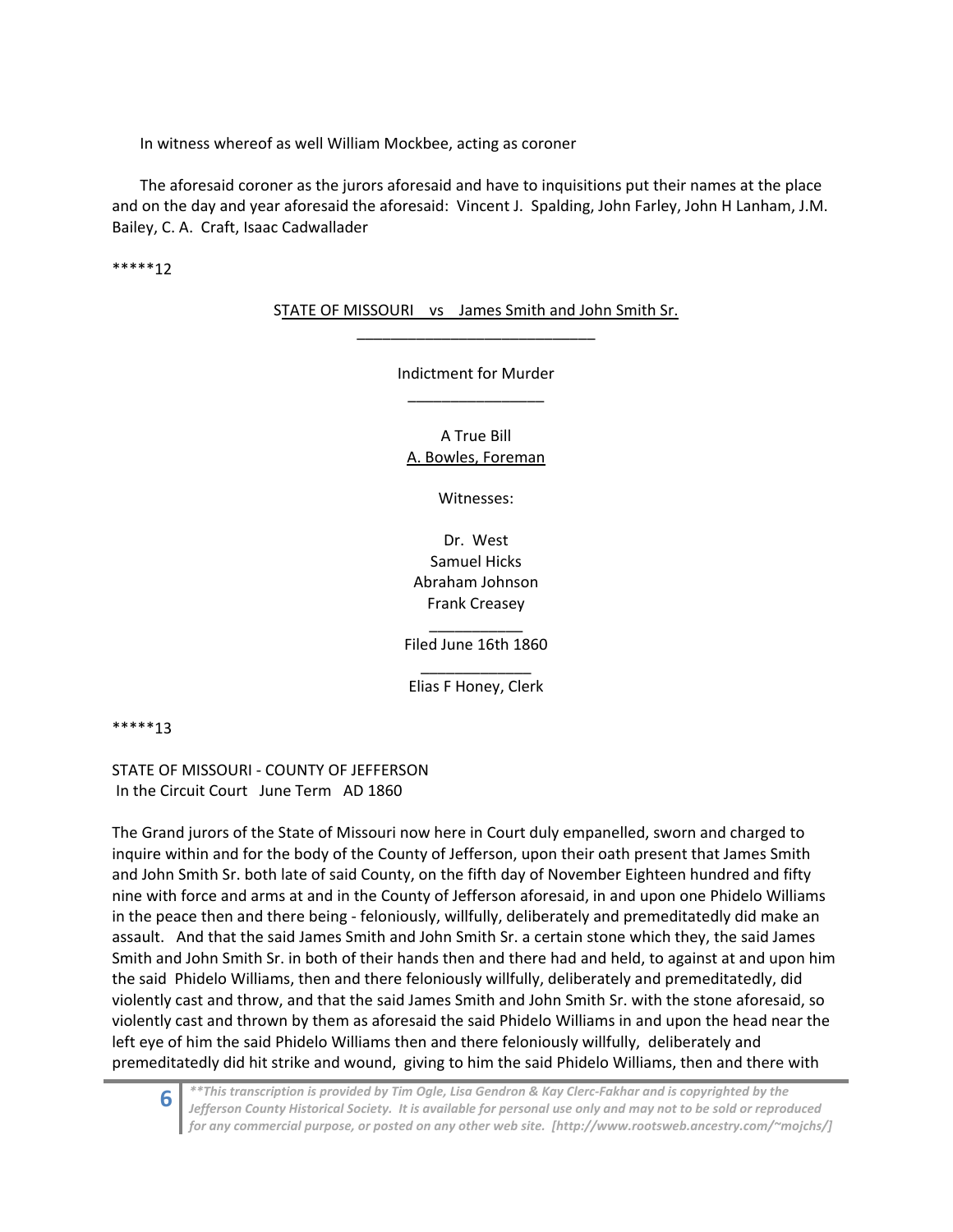the stone aforesaid so as aforesaid by them the said James Smith and John Smith Sr. cast and thrown at and upon the said head near the left eye of him the said Phidelo Williams one mortal wound of the length of three inches and of the breath of three inches and depth of two inches of which said mortal wound the said Phidelo Williams from the said fifth day of November Eighteen hundred and fifty‐nine until the twenty fifth day of November in the year last aforesaid at and in the County of Jefferson aforesaid did languish and languishing did live, on which said twenty fifth day of November in the year last aforesaid the said Phidelo Williams at the County of Jefferson aforesaid of the said mortal wound did die.

\*\*\*\*\*14

And so the jurors aforesaid upon their oath aforesaid do say, the James Smith and John Smith Sr. him the said Phidelo Williams in manner and form as aforesaid, feloniously willfully, deliberately and premeditatedly did kill and murder.

Against the peace and dignity of the State of Missouri.

D. T. Gale, Circuit Atty.

\*\*\*\*\*15

TO CIRCUIT COURT December Term 1860 State vs John Smith Sr.

for Plaintiff ‐ Dr. West Saml. Hicks Abraham Johnston Frank Creasey

THE STATE OF MISSOURI ‐ COUNTY OF JEFFERSON To Samuel Hicks ‐ Abraham Johnston ‐ Dr. West ‐Frank Creasy

GREETING:

You are hereby commanded, that setting aside all manner of excuse and delay, you appear before our Circuit Court for the County aforesaid, on the 11th day of December 1860 at Hillsboro, then and there to testify, and the truth to say in a certain matter of controversy, now pending in our said Court, wherein the State of Missouri is Plaintiff and John Smith is Defendant on the part of Plaintiff and herein you are in no wise to fail.

 Witness, ELLS F. HONEY, Clerk of our said Court with the Seal thereof hereto affixed, at office this 24<sup>th</sup> day of October A.D.1860 - Elias F. Honey, Clerk (SEAL)

‐ I Executed the within writ the Counter of Jefferson on the 29th day of November 1860 by Reading the same in the presence and hearing of Dr. West and Abraham Johnston and Sam Hicks. Frank Creasey not found in my County.

J. C. Painer, Deputy Sheriff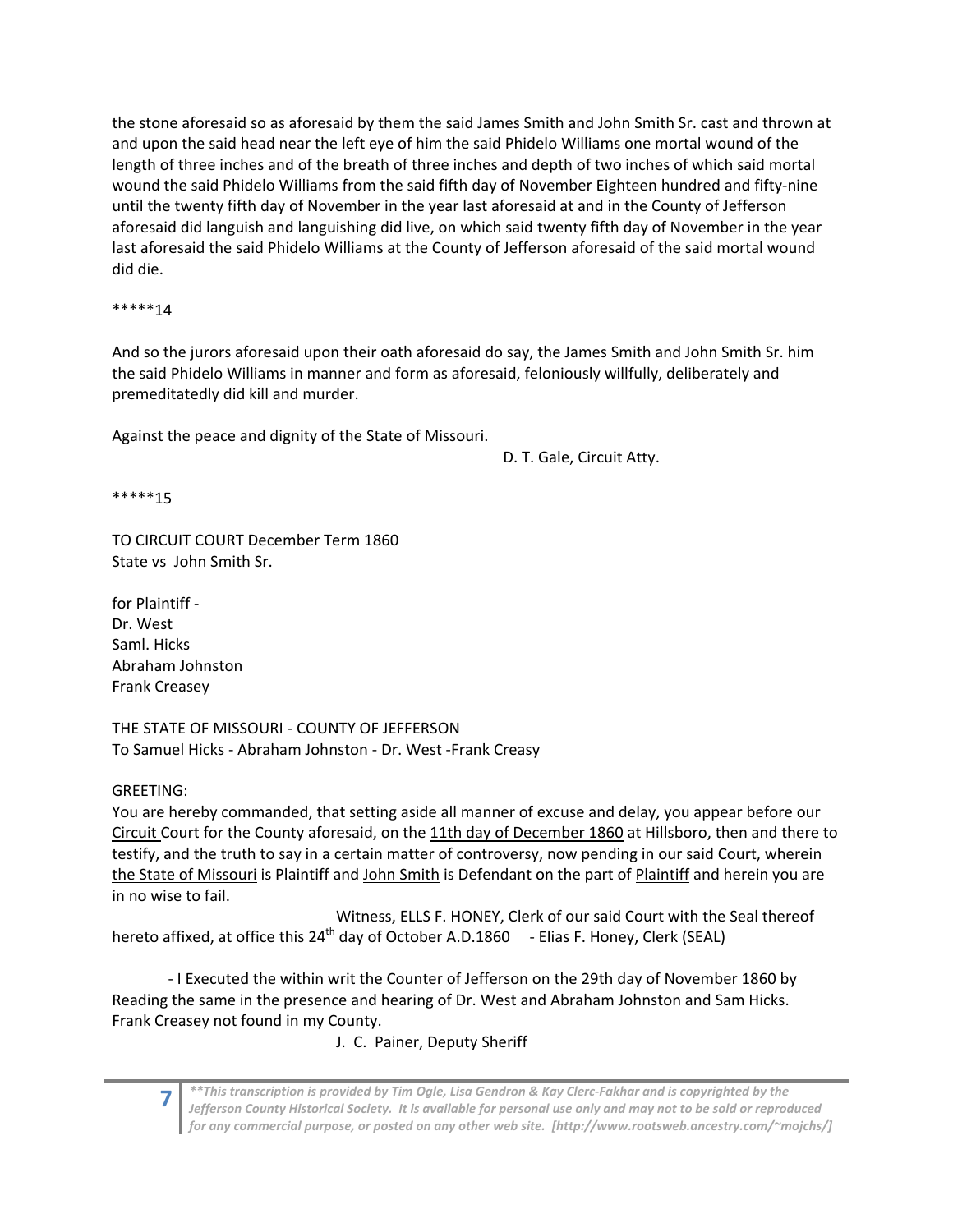\*\*\*\*\*16

TO CIRCUIT COURT December Term 1860 State vs John Smith

for Defendant ‐ George Whitehead John Vaughn

THE STATE OF MISSOURI ‐ COUNTY OF JEFFERSON To George Whitehead ‐ John Vaughn

GREETING:

You are hereby commanded, that setting aside all manner of excuse and delay, you appear before our Circuit Court for the County aforesaid, on the 11th day of December 1860 at Hillsboro, then and there to testify, and the truth to say in a certain matter of controversy, now pending in our said Court, wherein the State of Missouri Plaintiff and John Smith is Defendant on the part of defendant and herein you are in no wise to fail.

 Witness, ELLS F. HONEY, Clerk of our said Court with the Seal thereof hereto affixed, at office this 20th day of October A.D.1860 - Elias F. Honey, Clerk (SEAL)

‐ I executed the within writ in the County of Jefferson on the 26th day of November 1860 by Reading the same in the Presence and hearing of John Vaughn and G. E. Whitehead J C Paines, Dept Sheriff

\*\*\*\*\*17

TO CIRCUIT COURT December Term 1860 State vs John Smith

for deft ‐ Ferdn Smith Jno Smith Jr et E? James H Smith ct E? John Goza Munroe Whitehead

THE STATE OF MISSOURI ‐ COUNTY OF JEFFERSON To Ferdinand Smith ‐ John Smith Jr ‐ James Henry Smith ‐ John Goza ‐ Munroe Whitehead

GREETING:

You are hereby commanded, that setting aside all manner of excuse and delay, you appear before our Circuit Court for the County aforesaid, on the 11th day of December 1860 at Hillsboro, then and there to testify, and the truth to say in a certain matter of controversy, now pending in our said Court, wherein the State of Missouri is Plaintiff and John Smith is Defendant on the part of defendant and herein you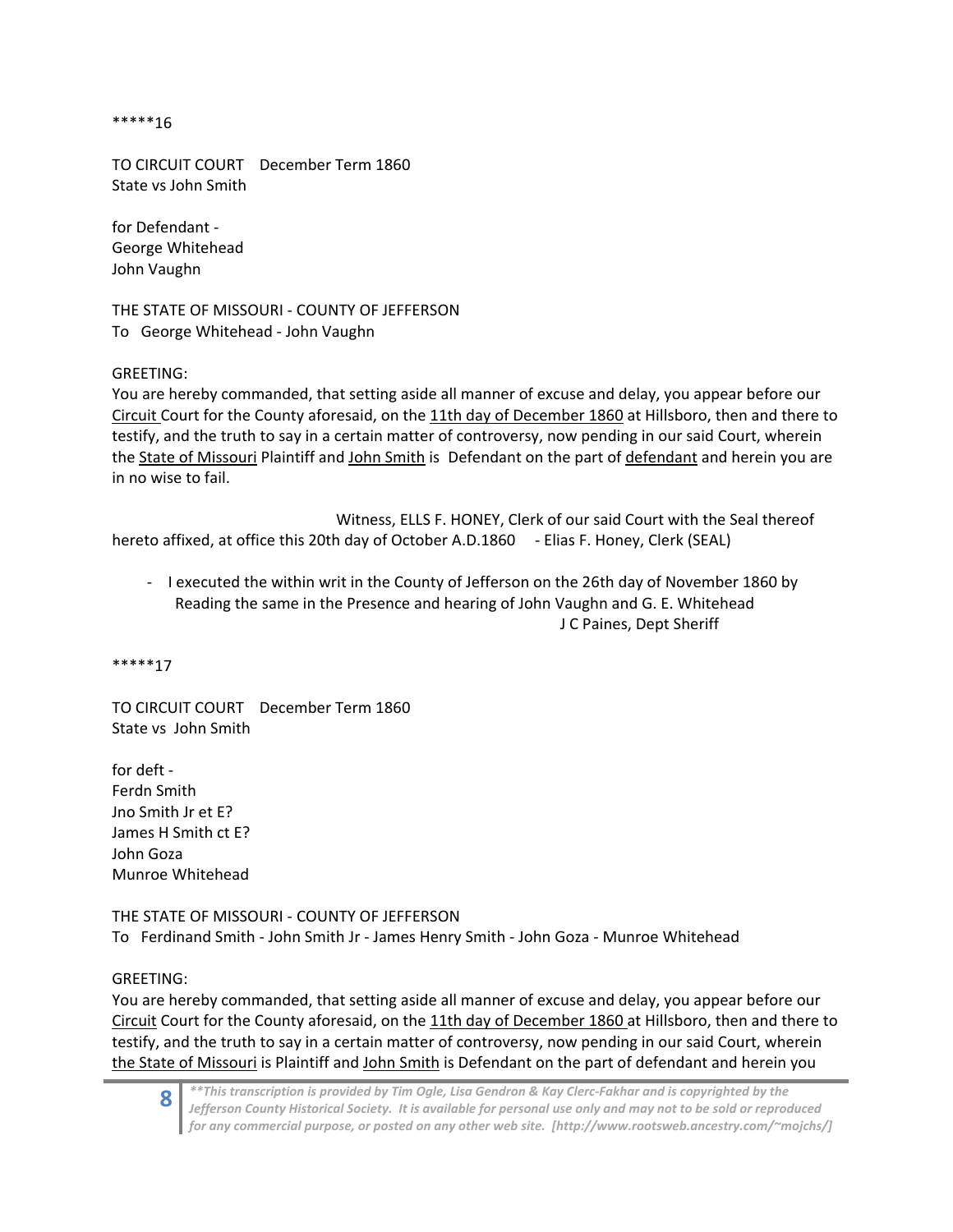are in no wise to fail.

 Witness, ELLS F. HONEY, Clerk of our said Court with the Seal thereof hereto affixed, at office this 30th day of October A.D.1860 - Elias F. Honey, Clerk (SEAL)

- ‐ I executed the within writ in the County of Jefferson on 6th day of November 1860 by Reading the same in the presence and hearing of John Goza ‐ Ferd Smith and ‐ M Whitehead J C Painer, Dept Shff
- ‐ Jno Smith Jr and James H Smith not found in my county

J C Painer, Dept Shff

#### \*\*\*\*\* 18

THE STATE OF MISSOURI ‐ COUNTY OF JEFFERSON To the Constable of Joachim Township To Francis Creasey ‐ Robert Gambel ‐ Jesa B McNaly [McAnally]

You are hereby commanded to be and appear personally before me W Mockbee one of the Justice of the peace within and for Joachim Township in the county of Jefferson on the 30 day of January 1860 at the hour of Ten of the clock in the forenoon of that day at Hillsboro Township and County aforesaid to testify on the trial of cause wherein the Stat of Missouri vs John Smith in behalf of the State of Missouri tuching the death of Phidello Williams, and hereof fail not at your peril

> ‐ W Mockbee Justice of Peace Witness my hand this the 23 day of January 1860

‐ I executed the within writ the County of Jefferson by reading the same in the presence and hearing of J. B. McNelly [McAnally] - F Crecy - Robert Gambol [Gamble]

Copy of the same one the 26 day of January 1860 in Joachim Township ‐E. A. Burgess, Dept Constable

THE STATE OF MISSOURI ‐ JEFFERSON COUNTY To the Constable of Joachim Township Ferdinand Smith ‐John Smith Jun'r ‐ James H Smith ‐Johnson Vaughn

James Vaughn ‐ You are hereby commanded to be and appear personally before me, Wm. Mockbee one of the Justices of the Peace for said County at Hillsboro in said County of Jefferson and State of Missouri on the 30th day of January 1860 at the hour of 10 0 clock A M of that day in the County aforesaid to testify on the trial of the cause wherein the, State of Missouri is plaintiff and John Smith is defendant touching the death of Phidello Williams on the part of the defendant and hereof fail not at your peril.

> ‐ W Mockbee, Justice of the Peace Witness my hand this 24th day of January 1860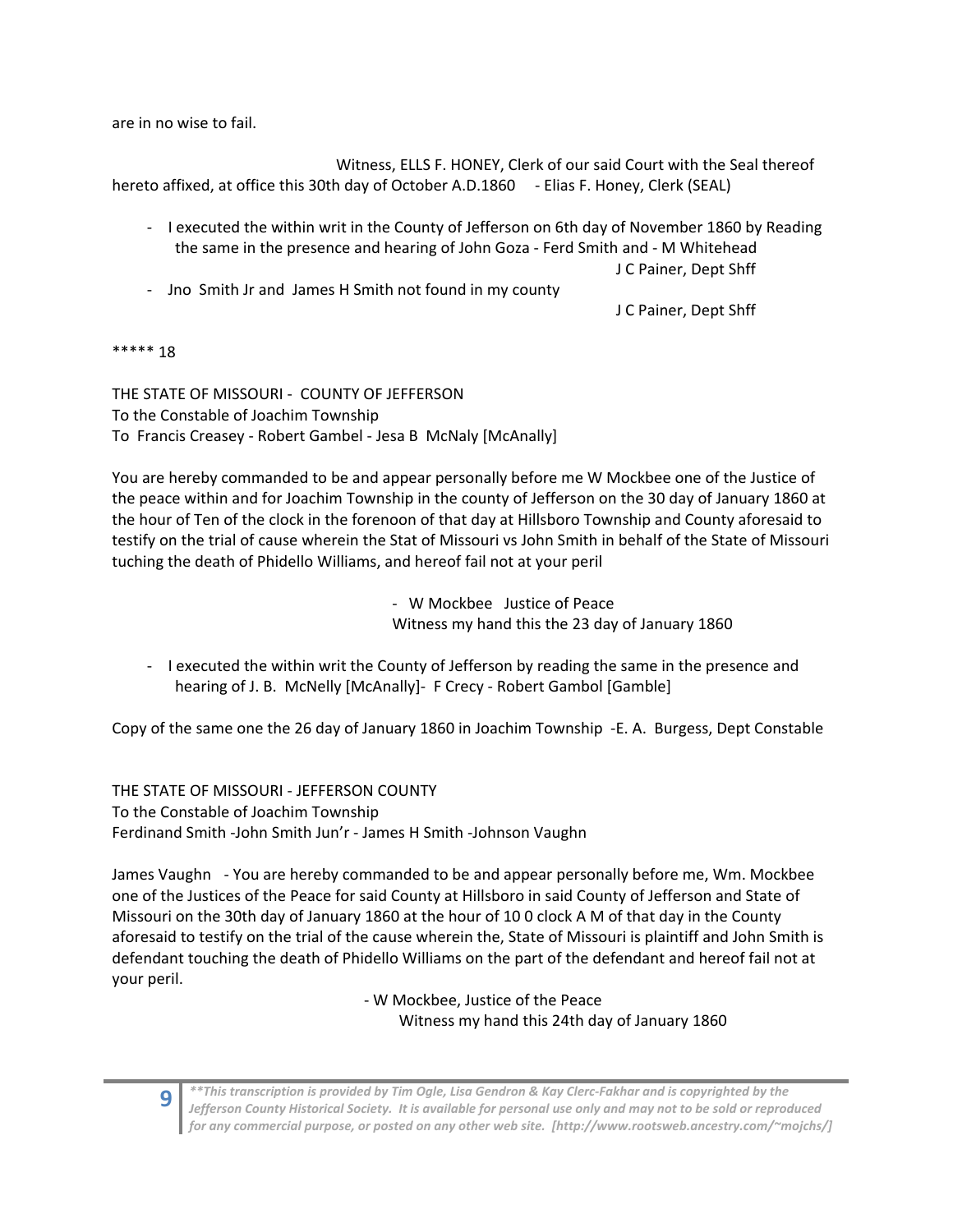‐ I Executed the within writ at the County of Jefferson by reading the same in the presence and hearing of Johnson Vaughn & James Vaughn ‐ Ferdinand Smith ‐ John Smith ‐ James H. Smith. Copy of the same at their usual place of and abode on the 26 day of January 1860 in Joachim Township

‐E. A Burgess, Dept Constable

#### \*\*\*\*\*19

THE STATE OF MISSOURI ‐ COUNTY OF JEFFERSON To the constable of Joachim Township in the County of Jefferson To Joshua Goza & Stephen Herrington

You are hereby commanded to be and appear personally before me, William Mockbee, one of the Justice of the Peace within and for the County of Jefferson on the 30 day of January 1860 at the hour of Ten A.M. of that day at Hillsboro in the county aforesaid in behalf of defendant. Testify on a trial of a cause wherein the Stat of Missouri tuching the death of Phidello Williams and hereof fail not at your peril.

> ‐ William Mockbee Justice of the Peace Witness my hand this this 25 day of January 1860

‐ I executed the within writ at the County of Jefferson by copy of the same at their file of abode on the 26 day of January 1860 in Joachim Township

E. A. Burgess, Dept Constable

THE STATE OF MISSOURI ‐ COUNTY OF JEFFERSON To the Constable of Joachim Township in County Jefferson To E Poliat [Politte]

You are hereby commanded to be and appear personally before me, William Mockbee, one of the Justice of the peace within and for the county of Jefferson on the 30 day of January 1860 at the hour of Ten A.M. at Hillsboro county aforesaid to Testify on a Trial of a cause wherein the State of Missouri tuching the death of Phidello Williams in behalf of the State and hereof fail not at your peril ‐ William Mockbee, Justice of the Peace

Witness my hand this the 25 day of January 1860

‐ I Executed the within writ at the County of Jefferson by reading the same in the presence and hearing of E. Polete [Politte] on the 27 day of January 1860 in Joachim Township E. F. Burgess, Dept Constable

\*\*\*\*\*\*20

THE STATE OF MISSOURI ‐COUNTY OF JEFFERSON To the Constable of Joachim Township Abram Johnston ‐ John Powers ‐ Elisabeth Corley

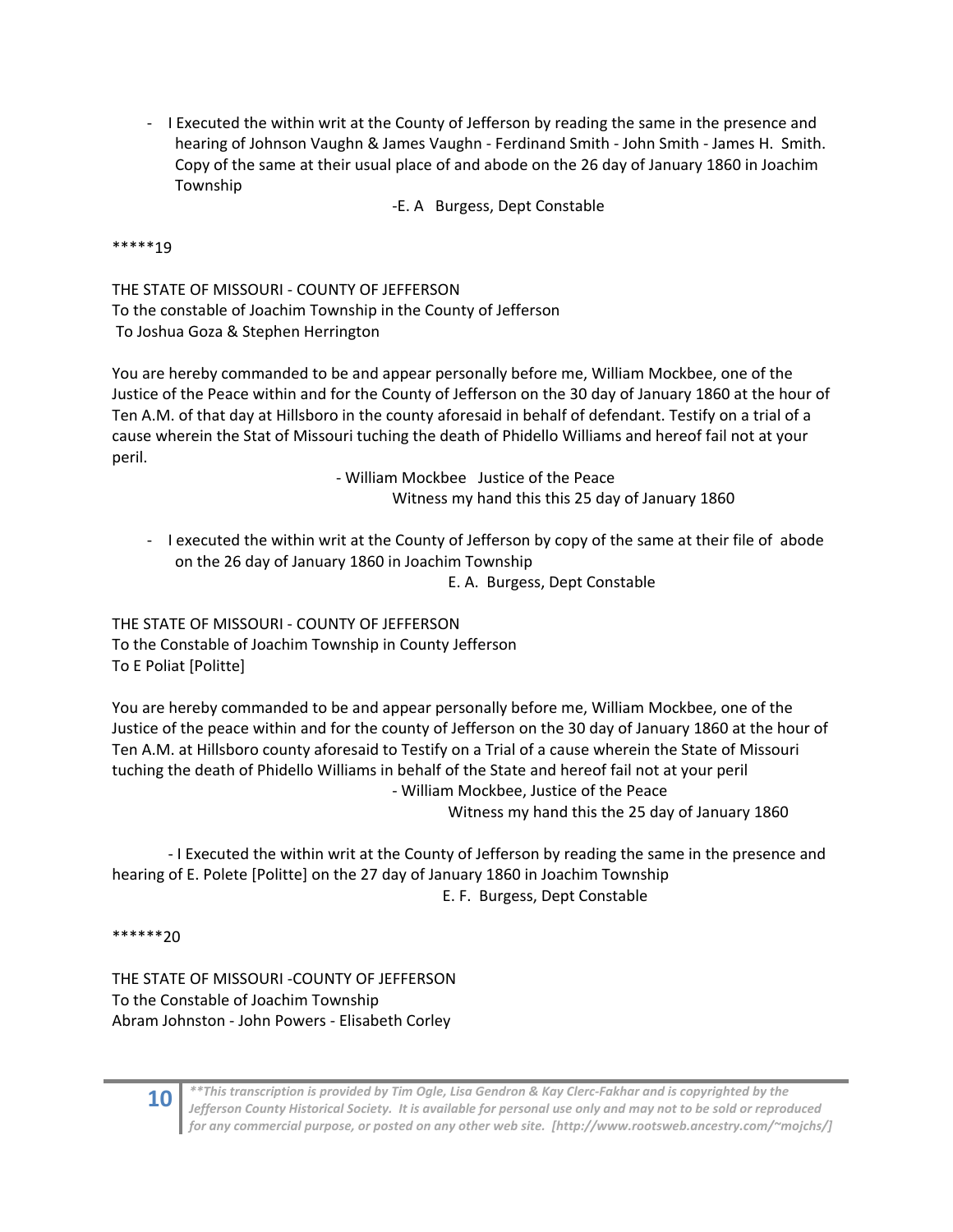You are here by Commanded to be and appear personally before me, W Mockbee on of the Justice of the peace at Hillsboro in Jefferson County the 30 day of January 1860 at the hours of Ten of the Clock of in the forenoon of that day and off County aforesaid to testify in the trial of cause wherin the State of Missouri vs John Smith in behalf of the State of Missouri Tuching the death of Phidelo Williams and hereof will at your peril

> ‐ William Mockbee, Justice of Peace Witness may hand this 24 day of January 1860

‐ I Executed the within writ at the County of Jefferson by reading the same in presence and hearing of Abram Johnston eqi, Elisabeth Colley & John Powers. A Copy of the same at his usual place of and abode on the 24 day of January 1860

E. F. Burgess, Dept Constable

#### \*\*\*\*\*21

## STATE OF MISSOURI ‐ COUNTY OF JEFFERSON

HARRIS R WILLIAMS being duly sworn deposes and says that on Saturday the 5th of November 1859 was at Walter Dewitts sale in the aforesaid county of Jefferson where was quite a number of persons heard quarrelling between Saml L Hicks and Jack Vaughn and Mr. Hicks and James Smith about this time saw Phidello Williams with his coat off and saw James Smith holding something in his hand which I took to be a stone and about this time saw Phidello fall and saw on his head a wound inflicted with what I suppose to be a stone and supposed to be the same stone which the said James Smith held in his hand ‐ HARRIS R WILLIAMS

## STATE OF MISSOURI ‐ COUNTY OF JEFFERSON

JOHN SCHMIDT being duly sworn deposes and says that on Saturday the 5th day of November 1859 was at Walter Dewitts sale in the aforesaid County of Jefferson where was quite a number of persons. Heard some quarrelling in the crowd between Saml Hicks (-and was inform the other Sarters were Jack Vaughn and James Smith. saw a person make a motion as if to strike Phidello which person was informed was James Smith. is not certain that he saw the stroke but saw Phidello Williams fall and saw a wound on his head made with a sharp instrument, after this saw James Smith with a chissel in his hand **blue compared to the compared of the set of the set of the set of the set of the set of the set of the set of the set of the set of the set of the set of the set of the set of the set of the set of the set of the set** 

#### \*\*\*\*\*\*22

## STATE OF MISSOURI ‐ COUNTY OF JEFFERSON

JACKSON VAUGHN being duly sworn deposes and says that on Saturday the 5th day of November 1859 was at Walter Dewetts sale in the aforesaid County of Jefferson, where was quite a number of persons had some words with Samuel L. Hicks, and Hicks got over the fence and told me to come over here and we had some few more words made it up and gave our hands on it, Saw Jas. Smith strike Phidello Williams saw him fall and a stone fall with him suppose the same stone that knocked said Williams down. Supposed the distance between them was 3 or 4 feet. Saw Jas Smith after Williams fell standing with a chisel in his hand his ‐JACKSON VAUGHN [X mark] Attest Wm S. Vons

## STATE OF MISSOURI ‐COUNTY OF JEFFERSON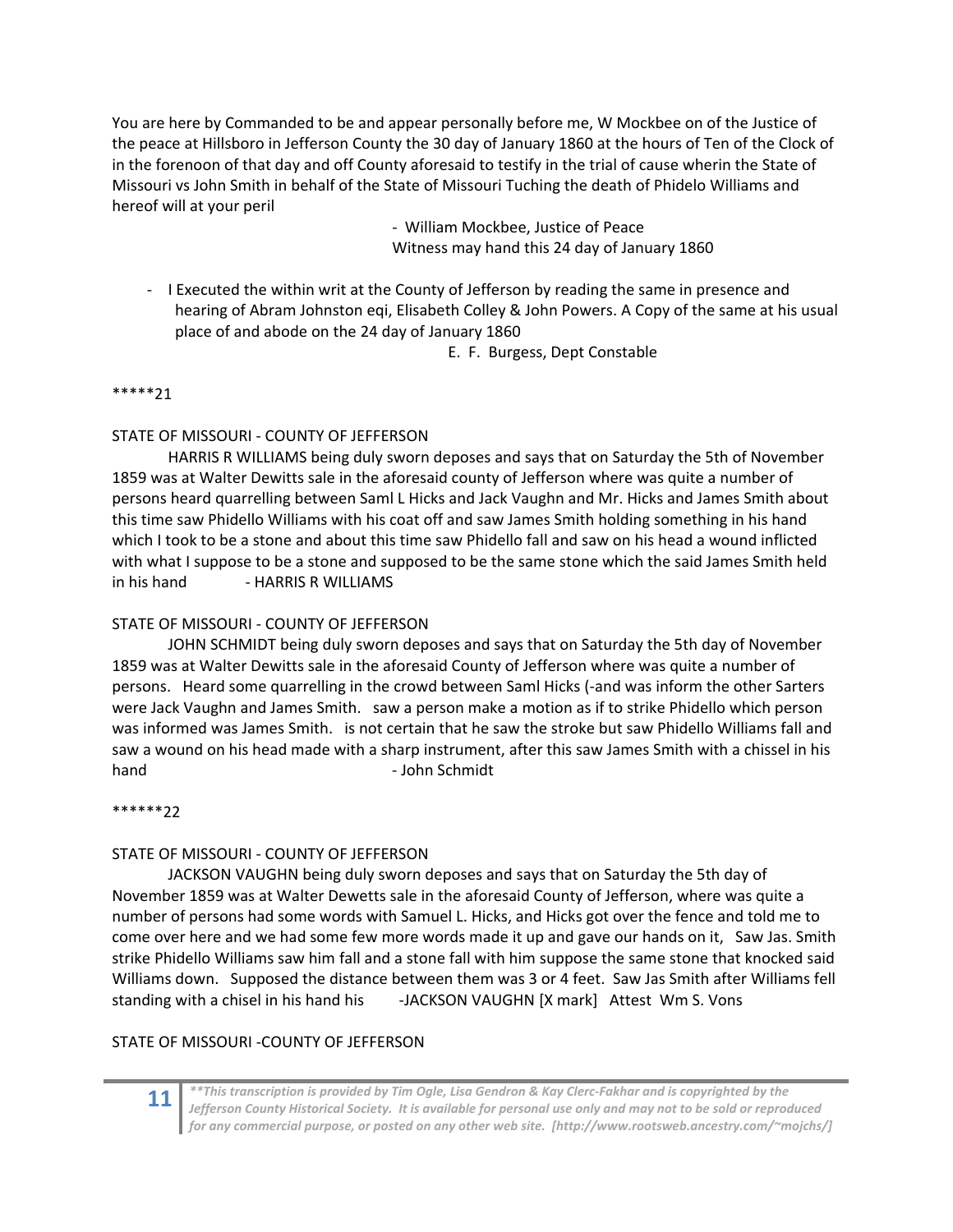GEORGE W. DIXON being duly sworn deposes and says that on Saturday the 5th day of November 1859 I was at the residence of Walter Dewitt in the aforesaid County of Jefferson, where Mr. Dewitts was selling his property at public sale, heard an good deal of quarrelling in the crowd which believe was between Saml L Hicks & Jack Vaughn, heard the deceased Phidello Williams remark, dam it boys quit it about this time I some person strike Mr. Williams with some instrument which from the wound inflicted was a slung shot, which person was pointed out to me to be James Smith (son of John Smith) ‐G.N. DIXON

#### \*\*\*\*\*23

#### STATE OF MISSOURI ‐ COUNTY OF JEFFERSON

SAMUEL L. HICKS being duly sworn deposes and says that on Saturday the 5th day of November 1859 was at the residence of Walter Dewitt in the aforesaid County of Jefferson where was a Public Sale at which place were several persons and their deponents was quarreling with Jack Vaughn and James Smith come by said no quarrelling or fuss. Prace here Phidello Williams dec'd pulling off his coat and deponent thinks his intention in pulling off his coat was to prevent two or three persons from jumping in deponent at once about which time saw James Smith throw a stone (which stone is here shown to the jury) and strike the said Phidello Williams on the head which made a cut of about 1 1/3 inches in length near the left eye, said deponent picked said stone immediately on falling from the head of Phidello Williams ‐Samuel L. HICKS

#### STATE OF MISSOURI ‐COUNTY OF JEFFERSON

GEORGE HENDRICKSON being duly sworn deposes and says that on Saturday the 5th November 1859 was at the residence of Walter Dewitt in the aforesaid County of Jefferson at which place was a public sale and several persons were there, heard a good deal of quarrelling in the crowd between Sam'l L Hicks and Jack Vaughn, and heard Phidello Williams trying to make peace, some time after or about this time saw Phidello falling as if from a stroke and saw him alter his fall and saw a cut on his head as if made with a blunt instrument, saw James Smith with a two inch auger in his hand advancing to where Phidello Williams was lying, and defendant remarked to said Smith, come Jim that won't do and took hold of the auger when said Smith gave it up without hesitation **SCORGE HENDRICKSON** 

#### \*\*\*\*\*24

#### STATE OF MISSOURI ‐ COUNTY OF JEFFERSON

 WM. H. HENDRICKSON being duly sworn deposed and says that on the 5th day of November 1859 was at Walter Dewetts sale in the aforesaid County of Jefferson where was quite a number of persons heard quarreling between Samuel L. Hicks and Jackson Vaughn and James Smith, Saw Phidello Williams pull off his coat and hat and said not to impose upon Hicks about that time he turned from the crowd about that time saw a rock strike Phidello Williams above the left eye ‐ WILLIAM H HENDRICKSON

## STATE OF MISSOURI ‐ COUNTY OF JEFFERSON

CHARLES THOMAS being duly sworn deposes and says that on the 5th day of November 1859 (No statement here)

## STATE OF MISSOURI ‐ COUNTY OF JEFFERSON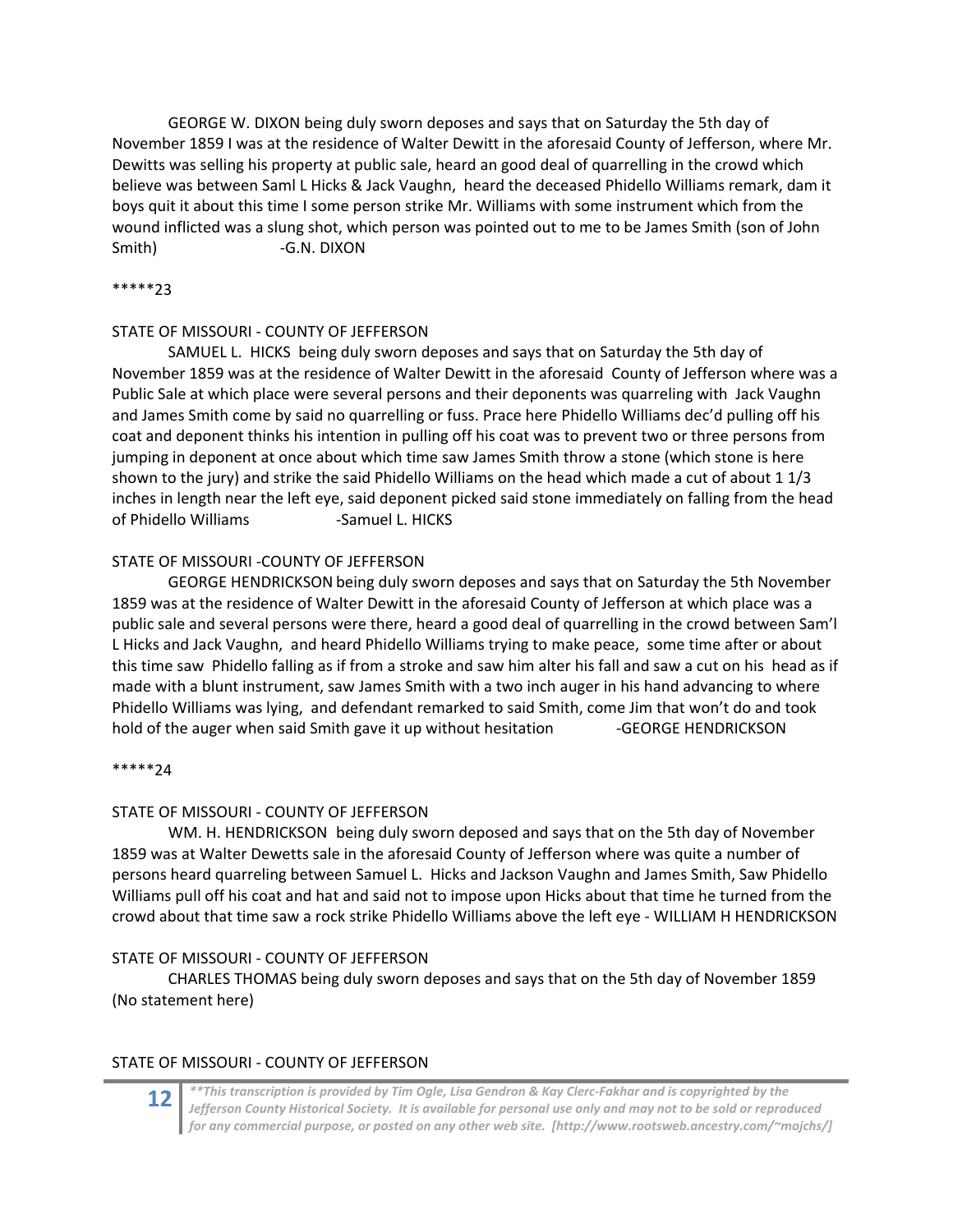ELIZABETH CORLEY being duly sworn deposes and says that on the 6th day of November 1859 being at the house of John Smith's the father of James Smith, he heard Mr. John Smith say that James Smith his son done as I told him to do. ‐ELIZABETH CORLEY [her mark X]

#### STATE OF MISSOURI ‐ COUNTY OF JEFFERSON

WARREN CORLEY being duly sworn deposes and says that on 6th day of November 1859 being at the house of Mr. John Smith ‐ father of James Smith ‐ Mr. John Smith asked deponent to step around the house and told me that James Smith his son had very near killed Phidello Williams, deponent asked where James Smith was, and John Smith said that he had left.  **-** WARREN C. CORLEY

#### \*\*\*\*\*25

#### STATE OF MISSOURI‐ County of JEFFERSON

I, William Mockbee, an acting Justice of the peace in and for said County & acting as Coroner therein do hereby certify that the foregoing is all the testimony verdict of the Jury and Inquisition taken by me over the body of Phidelo Williams, late of said County deceased and that each of said witnesses and Jurors Subscribed their respective names as are herein shown in my presence on the said 27th day of November A .D 1859

‐ William Mockbee, Justice of Peace

Given under my hand the day and year last aforesaid

\*\*\*\*\*26

#### STATE OF MISSOURI ‐COUNTY OF JEFFERSON

 This Afforance ‐ Bales Fry states upon oath that one John Smith did on the 5th day of November 1859 unlawfully & feloniously assault and strike with a rock on Phidello Williams

Bales Fry

## Subscribed and sworn to before me this the 23 day of January 1860 Wm Mockbee J P

THE STATE OF MISSOURI ‐ County of Jefferson To any constable of Jefferson or to the Sheriff

#### GREETING:

Whereas Bales Fry hath this Day given information upon oath to me W Mockbee Justice of the peace within and for Joachim township Jefferson County that on the 5 Day of November last in the county aforesaid one John Smith did there and then assault and strike Phidello Williams with a rock in a menacing manner these are therefore to Command you to apprehend the said John Smith forthwith and bring him before me to answer the premises and fourth to be Dealt with according to Law.

> Given under my Hand this the 23 day of January 1860 Wm Mockbee, Justice of the Peace

# Warrant State of Missouri vs John Smith

‐‐‐‐‐‐‐‐‐‐‐‐‐‐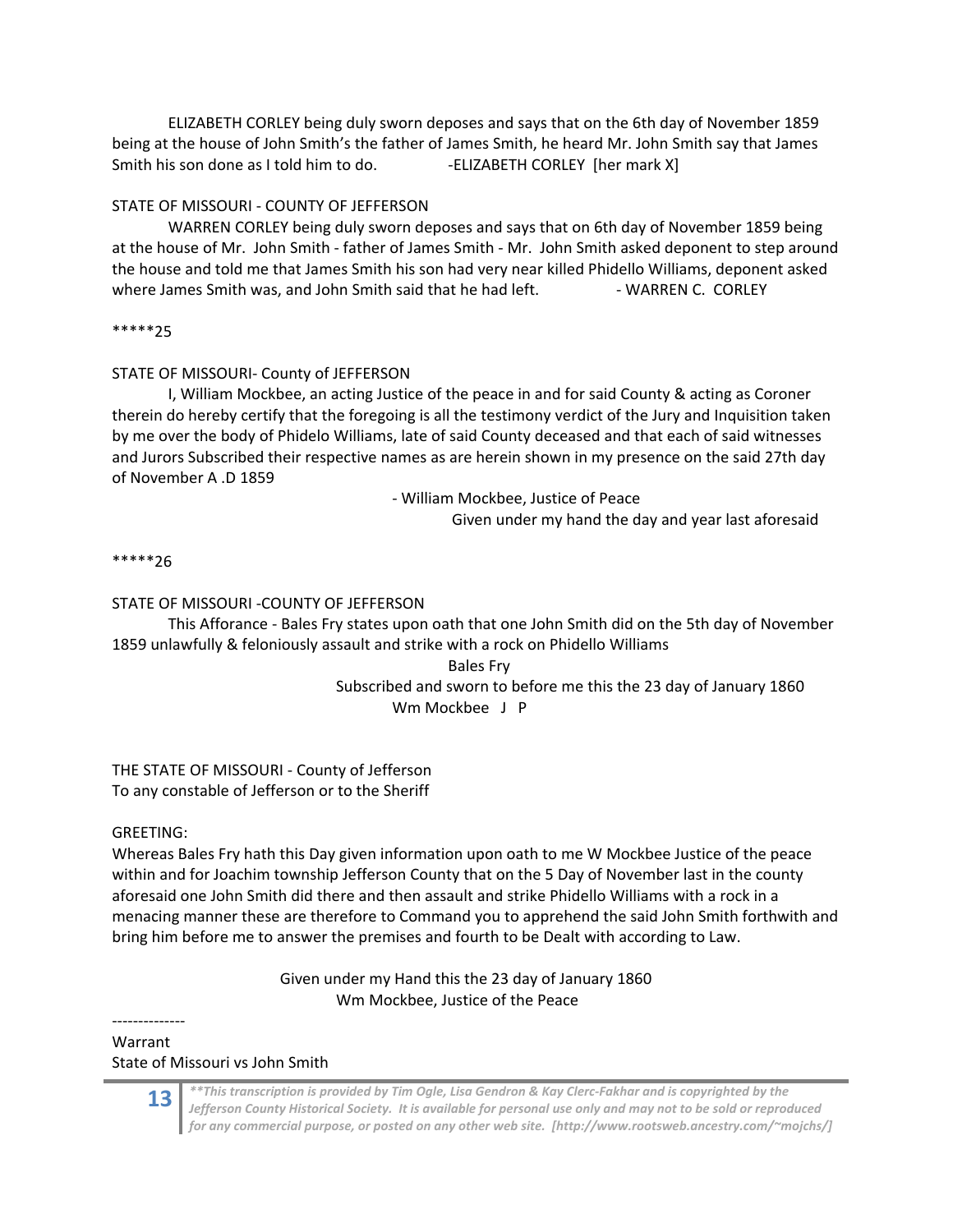\*\*\*\*\*\*27

State of MISSOURI‐ County of Jefferson

We do hereby certify that the foregoing is a true copy of the evidence taken before us on the 30th of January 1860 in the case of the State of Missouri against John Smith.

Given under our hands, at Hillsboro, this 7th day of February 1860,

## W. Mockbee, JP Jos. P. Hesser, JP

We also certify that we believe there was probable cause for said prosecution.

|  | W. Mockbee, JP     |  |
|--|--------------------|--|
|  | Jos. P. Hesser, JP |  |

\*\*\*\*\*28

STATE WARRANT: STATE OF MISSOURI ‐ COUNTY OF JEFFERSON

LANDON WILLIAMS being sworn states that on or about the 5th day of November 1859, one JAMES SMITH did willfully, deliberately & premeditatedly kill one PHIDELO WILLIAMS with a stone, at Jefferson County, Missouri. That JOHN SMITH is an accessory before the murder and also is guilty as a principal in the second degree by being present & aiding also counseling said JAMES SMITH in committing the criminal offence. 
LANDON WILLIAMS [his mark X]

Subscribed & sworn to before me this 3d of January 1860

‐ done this 30th day of January 1860

W MCGHEE ‐ JP

The State of Missouri to the Sheriff of Jefferson County Missouri or any constable of said County

## GREETINGS:

Whereas LANDON WILLIAMS has made oath before the undersigned Justice of the Peace of said County that JAMES SIITH did feloniously kill PHIDELO WILLIAMS at Jefferson County MO about the 5th day of November 1859 and that JOHN SMITH is an accessory to the offence and is also a principal in the second degree, these are therefore to command you in the name of the State of Missouri to arrest said JOHN SMITH and bring him forthwith before the undersigned at the Court House in Hillsboro MO to answer said complaint the death with according to law.

> Given under my hand this 30th day of January 1860 W MOCKBEE **JP**

‐ I executed the within writ on JOHN SMITH by his acknowledging the service of it on the 30th day of January 1860

‐ Oscar Dover, Sheriff

\*\*\*\*\*29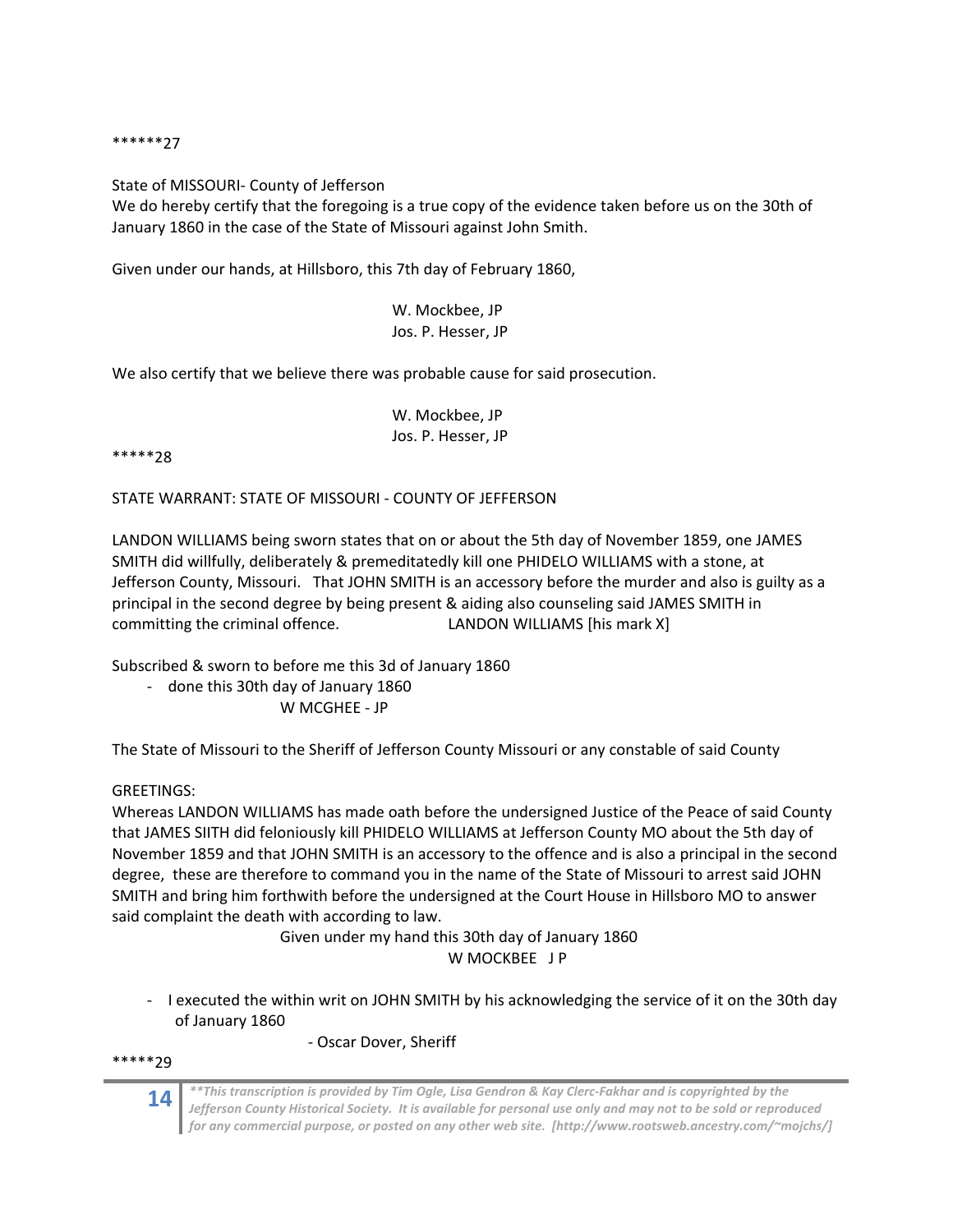## STATE OF MISSOURI ‐ COUNTY OF JEFFERSON To the Sheriff of the County of Jefferson

## GREETING:

We command you to take JAMES SMITH if he be found in your County, and him safely keep, so that you have his body before the Honorable Judge of our Circuit Court, on the 2nd Monday after the 4th Monday in November next at Hillsboro with and for the County of Jefferson, then and there to answer unto an Indictment found against him by the Grand Inquest for the body of the County of Jefferson for, Murder contrary to the form of the Statue in such case made and provided, and against the peace and dignity of the State.

WITNESS, Elias F. Honey, Clerk of our said Circuit Court with the seal thereof hereto affixed, at office, this  $12<sup>th</sup>$  day of July A.D. Eighteen Hundred and Sixty (SEAL) Eilas F. Honey, Clerk Circuit Court

Notation: James Smith not found within my County

‐ Oscar D. Dover Sheriff

\*\*\*\*\*30

STATE OF MISSOURI ‐ COUNTY OF JEFFERSON To the Sheriff of the County of Jefferson

## GREETING:

We command you to take JOHN SMITH if he be found in your County, and him safely keep, so that you have his body before the Honorable Judge of our Circuit Court, forthwith at Hillsboro within and for the County of Jefferson, then and there to answer unto an Indictment found against him by the Grand Inquest for the body of the County of Jefferson, for Murder contrary to the form of the Statue in such case made and provided and against the peace and dignity of the State.

WITNESS, Elias F. Honey, Clerk of our said Circuit Court with the seal thereof hereto affixed, at office, this 16 day of June A. D. Eighteen Hundred and Sixty (SEAL) Elias F. Honey, Clerk Circuit Court

\*\*\*\*\*31

JOHN SMITHS BOND Taken and approved by me, Oscar Dover ‐ Sheriff

Know all men by these presents [present] that I, JOHN SMITH as principal and we, WILLIAM SHELDON, JOHN EVANS as Security are held and firmly bound unto the State of Missouri in the full and just sum of One Thousand dollars to the payment whereof will and truly to be made.

We bind ourselves our heirs executors and administrators forever. Sealed with our Seals and dated this twenty third day of January A.D. 1860.

The condition of the alive bond is that of JOHN SITITH alive bound, shall personally be and appear before WILLIAM MOCKBEE a Justice of the peace for Joachim Township in Jefferson County Missouri on the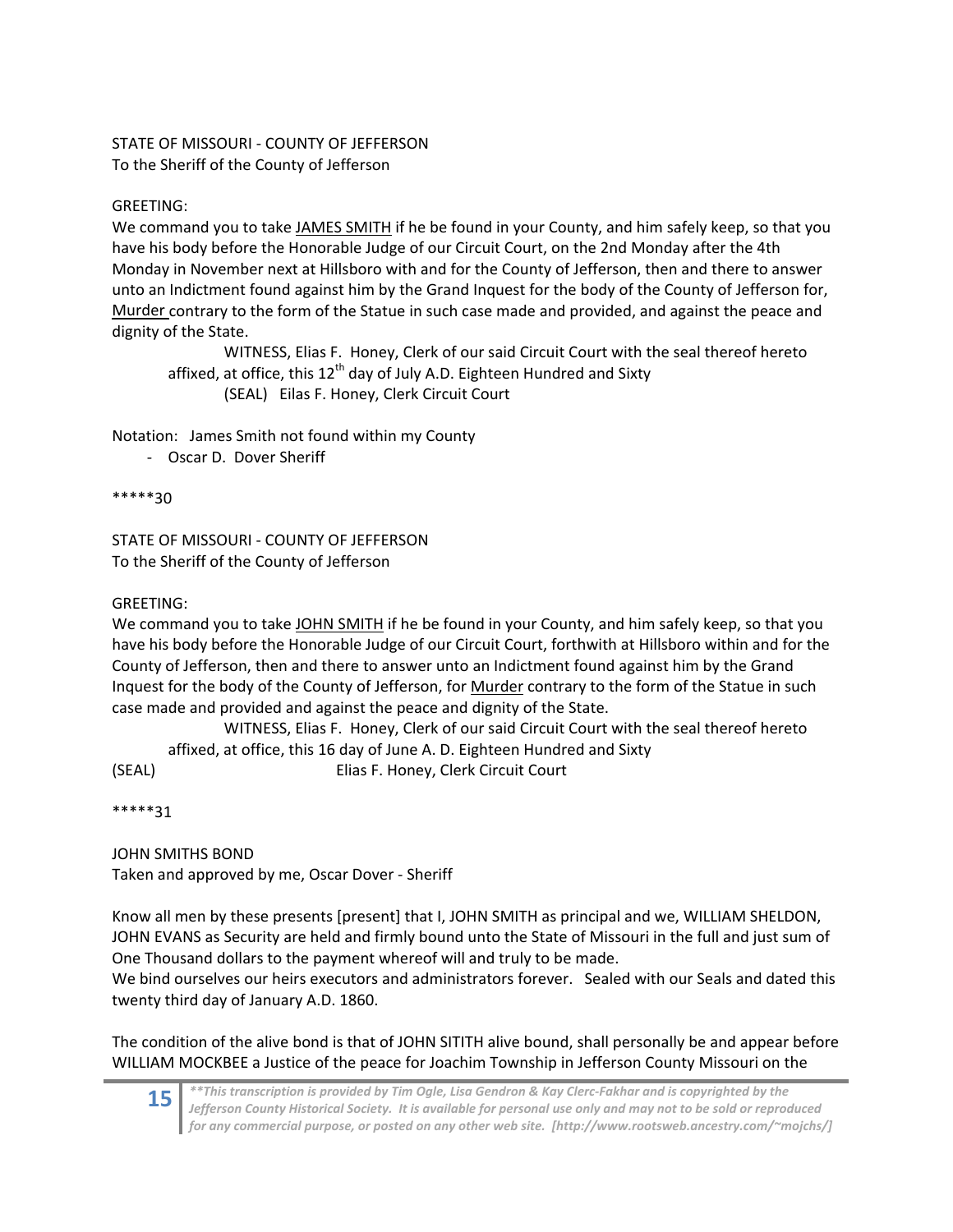thirtieth (30th) day of January Next (1860) then and there to answer a charge preferred against and shall not depart therefrom without leave. There the alive bond to be void else of full force.

> JOHN SMITH (his mark X) (LS) WILLIAM SHELTON (his mark X) (LS) JOHN EVANS (his mark X) (LS)

Attest

E. F. HONEY

\*\*\*\*\*32

TO CIRCUIT COURT June Term 1861 State vs John Smith

for defendant ‐ Louis Herrington John Goza Jackson Vaughn

STATE OF MISSOURI ‐ COUNTY OF JEFFERSON To Louis Herrington ‐John Goza ‐Jackson Vaughn

GREETING:

You are hereby commanded, that setting aside all manner of excuse and delay, you appear before our Circuit Court for the County aforesaid, on the 11th day of May 1861 at Hillsboro, then and there to testify, and the truth to say in a certain matter of controversy, now pending in our said Court, wherein the State of Missouri is Plaintiff and John Smith is Defendant on the part of defendant and herein you are in no wise to fail.

Witness, ELIAS F. HONEY, Clerk of our said Court with the Seal thereof hereto affixed, at office this  $30<sup>th</sup>$  day of April A.D. 1861

(SEAL) Elias F. Honey, Clerk

\*\*\*\*\*33

TO CIRCUIT COURT June Term 1861 State vs John Smith

for Plaintiff ‐ Saml. Hicks Wm. West Abrm Johnston Frank Creasey

STATE OF MISSOURI ‐ COUNTY OF JEFFERSON To Sam'l Hicks ‐ Wm. West ‐ Abram. Johnston ‐ Frank Creasey

GREETING: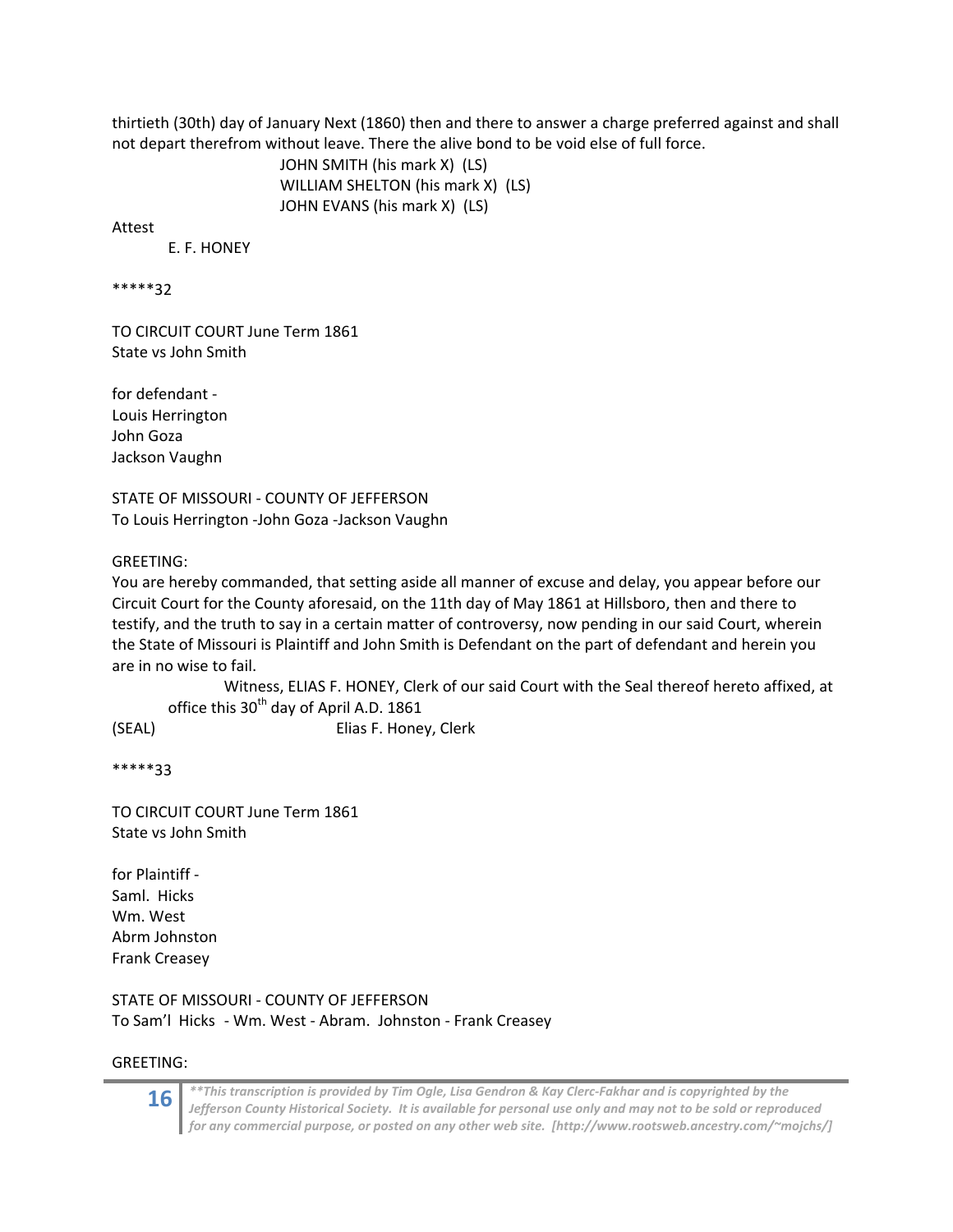You are hereby commanded, that setting aside all manner of excuse and delay, you appear before our Circuit Court for the County aforesaid, on the 11th day of June 1861 at Hillsboro, then and there to testify, and the truth to say in a certain matter of controversy, now pending in our said Court, wherein the State of Missouri is Plaintiff and John Smith is Defendant on the part of Plaintiff and herein you are in no wise to fail.

Witness, ELIAS F. HONEY, Clerk of our said Court with the Seal thereof hereto affixed, at office this 26th, day of April A.D. 1861 (SEAL) Elias F. Honey, Clerk

\*\*\*\*\*34

TO JEFFERSON CIRCUIT COURT June Term, 1861 State vs John Smith

for Plff ‐ J. B. McAnnally Geo. Hendrickson David Bryant Harris R. Williams

STATE OF MISSOURI ‐ COUNTY OF JEFFERSON To J. B McAnnally ‐ George Hendrickson ‐ David Bryant ‐ Harris R. Williams

GREETING:

YOU ARE HEREBY COMMANDED that setting aside all manner of excuse and delay, you appear before our Circuit Court for the County aforesaid, on the 11th day of June next at Hillsboro, then and there to testify, and the truth to say in a certain matter of controversy, now pending in our said Court, wherein the State of Missouri is Plaintiff and John Smith is Defendant on the part of Plaintiff and herein you are in no wise to fail.

Witness, ELIAS F. HONEY, Clerk of our said Court, with the Seal thereof hereto affixed, at office, this 14<sup>th</sup> day of May, A.D. 1861 (SEAL) Elias F. Honey, Clerk

\*\*\*\*\*35

TO JEFFERSON CIRCUIT COURT State vs John Smith

for Plaintiff ‐ Warren C Corley Elizab. Corley Thos. Lee Mary A Horine

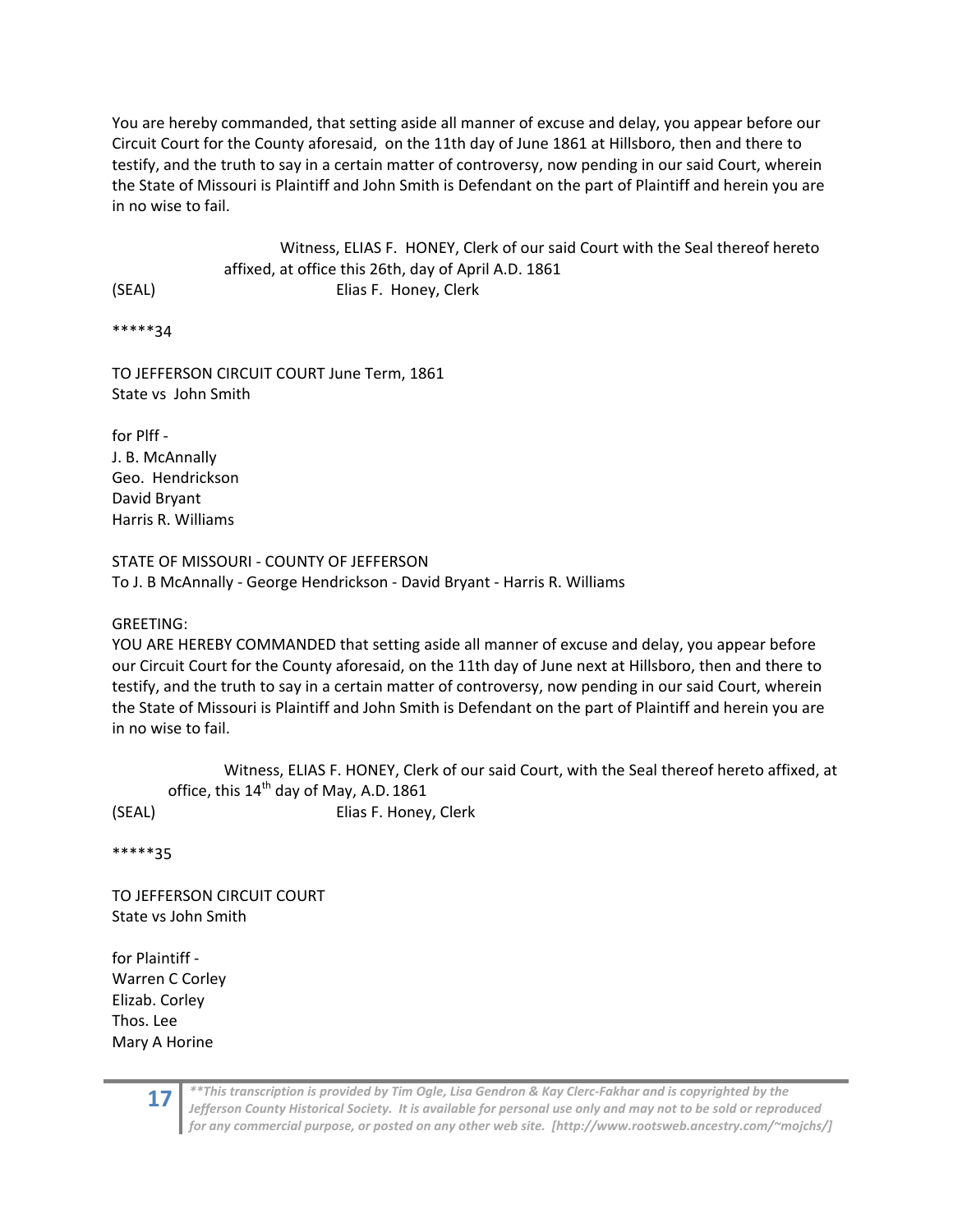THE STATE OF MISSOURI ‐ COUNTY OF JEFFERSON To Warren C Corley ‐ Elizabeth Corley ‐ Thos. Lee ‐ Mary Ann Horine

## GREETING:

YOU ARE HIMBY COMMANDED, That setting aside all manner of excuse and delay, you appear before our Circuit Court for the County aforesaid, on the 11th day of June next at Hillsboro, then and there to testify, and the truth to say in a certain matter of controversy, now pending in our said Court, wherein the State of Missouri is Plaintiff and John Smith is Defendant on the part or Plaintiff and herein you are in no wise to fail.

Witness, ELIAS F. HONEY, Clerk of our said Court, with the Seal thereof hereto affixed, at office, this  $14<sup>th</sup>$  day of May A.D. 1861 (SEAL) Elias F. Honey, Clerk

\*\*\*\*\*36

TO CIRCUIT COURT June Term 1861 State vs John Smith

for defendant‐ John Smith Jr 15 (written in pencil) Ferdn Smith Jas H Smith Geo. Whitehead

STATE OF MISSOURI ‐ COUNTY OF JEFFERSON To John Smith Jr. ‐ Ferdinand Smith ‐ Jas H Smith ‐George Whitehead

GREETING:

You are hereby commanded, that setting aside all manner of excuse and delay, you appear before our Circuit Court for the County aforesaid, on the 11th day of June 1861 at Hillsboro, then and there to testify, and the truth to say in a certain matter of controversy, now pending in our said Court, wherein the State of Missouri is Plaintiff and John Smith is Defendant on the part of defendant and herein you are in no wise to fail.

Witness, ELIAS F. HONEY, Clerk of our said Court with the Seal thereof hereto affixed, at office this  $30<sup>th</sup>$  day of April, A.D. 1861 (SEAL) Elias F. Honey, Clerk

\*\*\*\*\*37

TO Jefferson CIRCUIT COURT June Term 1862 State vs John Smith

For deft‐ John Smith Jr.

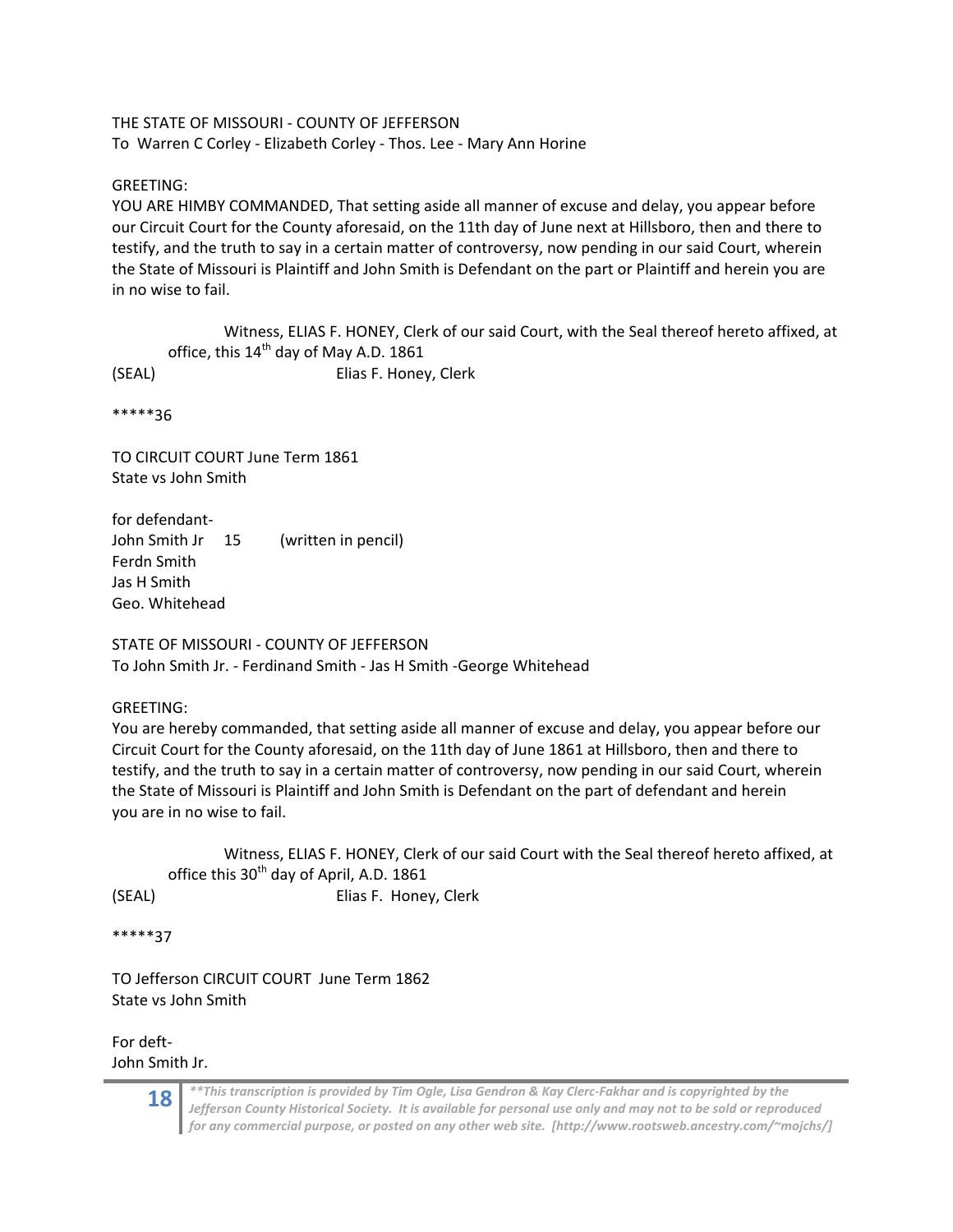Ferd K. Smith Jas. H. Smith Geo Whitehead

STATE OF MISSOURI ‐ COUNTY OF JEFFERSON To John Smith Jr. ‐ Ferdinand K. Smith ‐ Jas. H. Smith ‐ George Whitehead

#### GREETING:

YOU ARE HEREDY COMMANDED, that setting aside all manner of excuse and delay, you appear before our Circuit Court for the County aforesaid, on the 10th day of June 1862 at Hillsboro, then and there to testify, and the truth to say in a certain matter of controversy, now pending in our said Court, wherein the State of Missouri, Plaintiff and John Smith is Defendant on the part of defendant and herein you are in no wise to fail.

Witness, ELIAS F. HONEY; Clerk of our said Court, with the Seal thereof hereto affixed, at office, this  $21<sup>st</sup>$  day of May A.D. 1862 (Seal) Elias F. Honey, Clerk

‐ I Executed the Within Writ in the County of Jefferson on the 3rd day of May 1862 by Reading the same in the presents [presence] and hearing of J H and F J Smith, G E Whitehead ‐sworn to before me June 9th 1862 Elias F. Honey, Clerk (Seal)

\*\*\*\*\*38

TO JEFFERSON CIRCUIT COURT June Term, 1862 State vs John Smith

for Plaintiff ‐ Mary Ann Horine Frances Ann Williams Warren C. Corley Mrs. W. C. Corley J. B. McAnally Jno M. Bailey

STATE OF MISSOURI ‐ COUNTY OF JEFFERSON To Mary Ann Horine ‐ Francis Ann Williams ‐ Warren Corley ‐ Mrs. Warren Corley ‐ J. B McAnally ‐ Jno M. Bailey

#### GREETING:

YOU ARE HEREBY COMMANDED, that setting aside all manner of excuse and delay, you appear before our Circuit Court for the County aforesaid, on the 10th day of June 1862 at Hillsboro, then and there to testify, and the truth to say in a certain matter of controversy, now pending in our said Court, wherein the State of Missouri, Plaintiff and John Smith, Defendant on the part of Plaintiff and wherein you are in no wise to fail.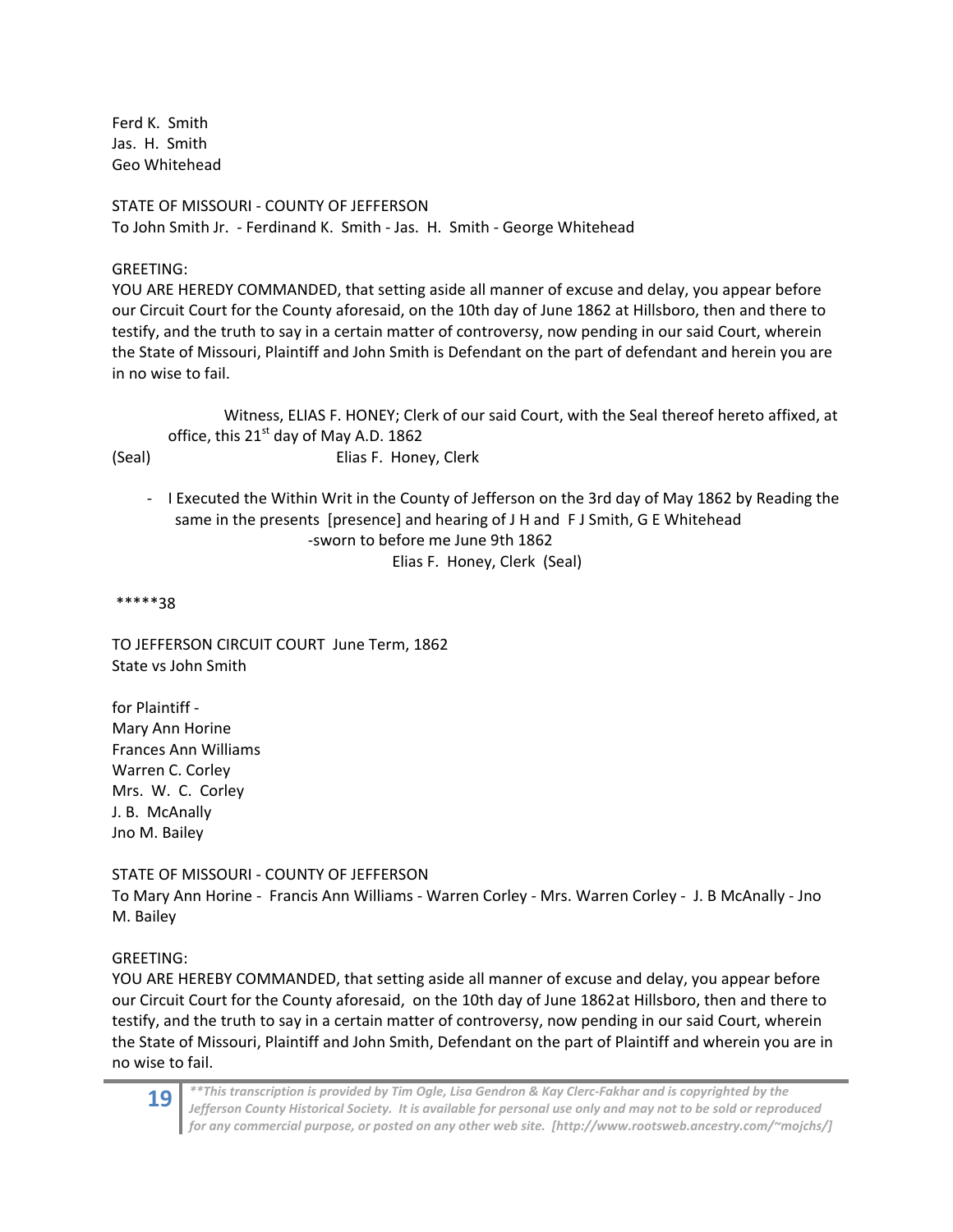## Witness, ELIAS F. HONEY, Clerk of our said Court, with the Seal thereof hereto affixed, at office, this day of \_\_\_ A.D. 186‐ (Seal) Elias P. I Honey, Clerk

 ‐I Served the within by Reading the Same in the presents [presence] and hearing of John M Bailey, Jesse B McAnally and Warren C Corley and wife on the 4th day of June 1862

\*\*\*\*\*39

To JEFFERSON CIRCUIT COURT State vs John Smith

for Plaintiff ‐ Sam'l Hicks Dr. Wm. West Abrm Johnston F. Creasey

STATE OF MISSOURI ‐ COUNTY OF JEFFERSON To Samuel. Hicks ‐ Dr. Wm. West ‐ Abrah Johnston ‐ F. Creasey

GREETING:

YOU ARE HEREBY Commanded, That setting aside all manner of excuse and delay, you appear before our Circuit Court for the County aforesaid, on the 10th day of June 1862 at Hillsboro, then and there to testify, and the truth to say in a certain matter of controversy, now pending in our said Court, wherein the State of Missouri is Plaintiff and John Smith is Defendant on the part of plaintiff and herein you are in no wise to fail.

|        | Witness, ELIAS S F. HONEY, Clerk of our said Court, with the Seal thereof hereto |
|--------|----------------------------------------------------------------------------------|
|        | affixed, at office, this $7th$ day of May A.D. 1862                              |
| (Seal) | Elias F. Honey, Clerk                                                            |

‐ Served the Within Writ by Reading the Same in the presents [presence] and hearing of Wm West , Abrm Johnston, F Creasey and Samuel Hick on the 23d day of May 1862 J C Painer, Dept Shff

\*\*\*\*\*40

TO JEFFERSON CIRCUIT COURT December Term, 1862 State vs Jno Smith

for defendant ‐ Jno Smith Jr F. K. Smith Jas H. Smith Geo Whitehead

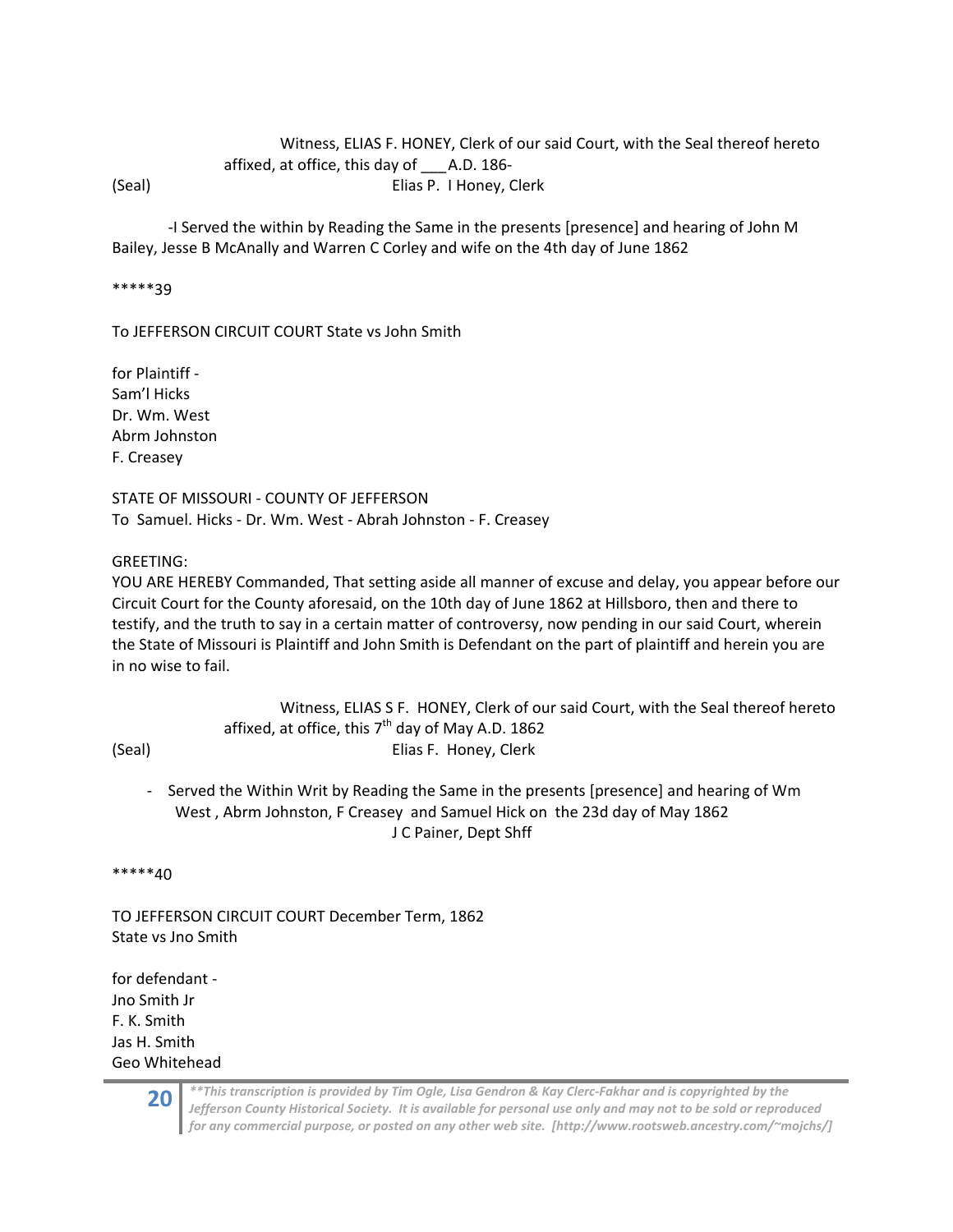## THE STATE OF MISSOURI ‐ COUNTY OF JEFFERSON To John Smith Jr. ‐ Ferd K Smith ‐ Jas H Smith ‐George Whitehead

## GREETING:

YOU ARE HEREBY COMMANDED, That setting aside all manner of excuse and delay, you appear before our Circuit Court for the County aforesaid, on the 9th day of December 1862 at Hillsboro, then and there to testify, and the truth to say in a certain matter of controversy, now pending in our said Court, wherein the State of Missouri is Plaintiff and John Smith, Defendant, on the part of defendant and herein you are in no wise to fail.

Witness, ELLIS F. HONEY, Clerk of our said Court, with the Seal thereof hereto affixed, at office, this  $2^{nd}$  day of December A.D. 1862 (Seal) Elias T. Honey, Clerk

\*\*\*\*\*41

To JEFFERSON CIRCUIT COURT December Term, 1862 State vs John Smith

For Plaintiff ‐ Sam'l Hicks Wm West Abram Johnston Frank Creasey

THE STATE OF MISSOIJRI ‐ COUNTY OF JEFFERSON To Sam'l Hicks ‐ Wm. West ‐ Abram Johnston – Frank Creasey

GREETING:

YOU ARE HEREBY COMMANDED, That setting aside all manner of excuse and delay, you appear before our Circuit Court for the County aforesaid, on the 9th day of December 1862 at Hillsboro, then and there to testify, and the truth to say in a certain matter of controversy, now pending in our said Court, wherein the State of Missouri is Plaintiff and John Smith is Defendant on the part of Plaintiff and herein you are in no wise to fail.

Witness, ELLIS F. HONEY, Clerk of our said Court, with the Seal thereof hereto affixed, at office, this 21st day of October 1862 (Seal) Elias F. Honey, Clerk

- ‐ I Executed the within writ in Jefferson County MO by reading or its Equivalent in the presents [presence] & hearing of Saml. Hicks, Wm West & Abraham Johnston October the 29, 1862
- ‐ Frank Creasey not found in my County

C. T. Moss Dept Sheriff Jeff‐Co‐Mo

## \*\*\*\*\*42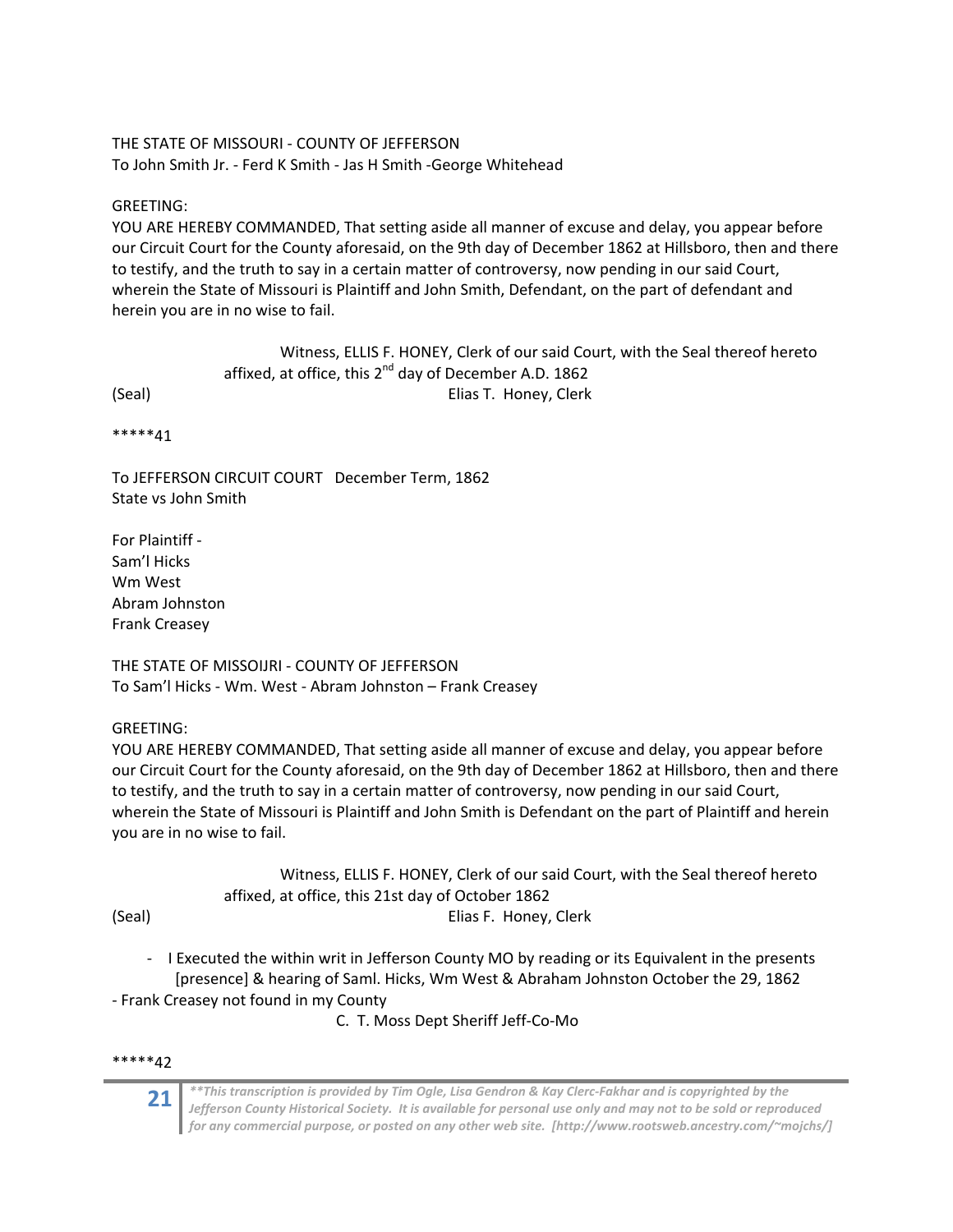TO JEFFERSON CIRCUIT COURT January Term, 1863 State vs Jno. Smith

for Plaintiff‐ Saml S. Hicks Wm West Abram Johnston

THE STATE OF MISSOIJRI ‐ COUNTY OF JEFFERSON TO Saml S. Hicks – Wm West ‐ Abram Johnston

## GREETING:

YOU ARE HEREBY COMMANDED, That setting aside all manner of excuse and delay, you appear before our Circuit Court for the County aforesaid, on the 13th day of January 1863 at Hillsboro, then and there to testify, and the truth to say in a certain matter of controversy, now pending in our said Court, wherein the State of Missouri, Plaintiff and John Smith is Defendant on the part of plaintiff and herein you are in no wise to fail.

|        | Witness, ELIAS F. HONEY, Clerk of our said Court with the Seal thereof hereto |
|--------|-------------------------------------------------------------------------------|
|        | affixed, at office, this $9th$ day of December A.D. 1862                      |
| (SEAL) | Elias T. Honey. Clerk                                                         |

‐ I Executed the within writ on Wm. West By Reading the same in his Presence and hearing this 17th Day of December 1862 also on Samuel L. Hicks by Reading the same in his Presence and hearing on the 19th of December 1862. - F. B. Dover, Sheriff

‐ I Executed the within writ on Abram Johnston by reading the same in his presence and hearing this 7th day of January 1863. ‐ F. B. Dover, Sheriff by T. S. Moss Deputy

\*\*\*\*\*43

TO JEFFERSON CIRCUIT COURT January Term, 1863 State vs Jno Smith

for deff ‐ Jno Smith Jr Ford K. Smith Jas. H. Smith Geo Whitehead

THE STATE OF MISSOURI ‐ COUNTY OF JEFFERSON To John Smith Jr ‐ Ferd K Smith ‐ Jas H. Smith – George Whitehead

## GREETING:

YOU ARE HEREBY COMMANDED, That setting aside all manner of excuse and delay, you appear before our Circuit Court for the County aforesaid, on the 13th day of January 1863 at Hillsboro, then and there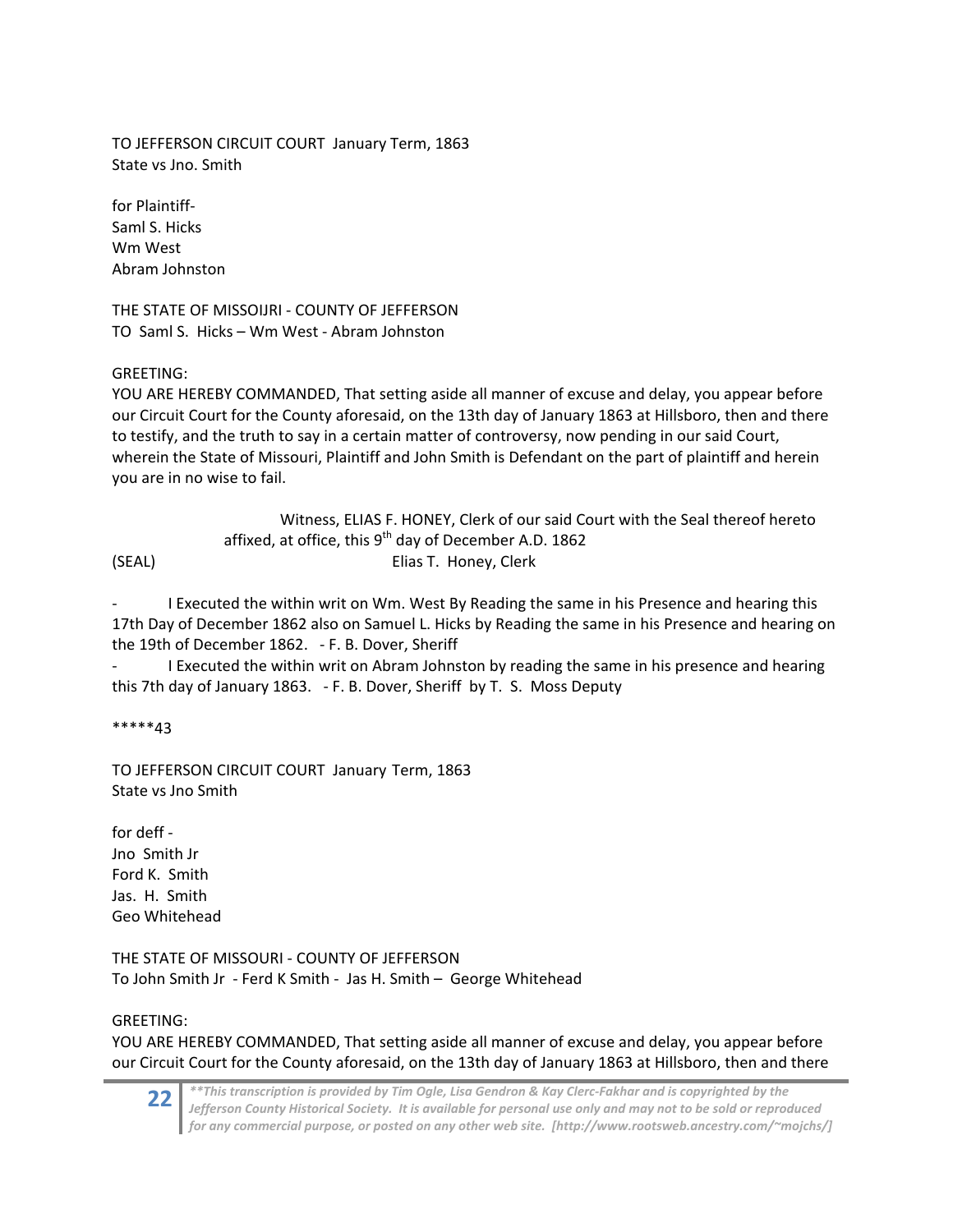to testify, and the truth to say in a certain matter of controversy, now pending in our said Court, wherein the State of Missouri is Plaintiff and John Smith is Defendant on the part of defendant and herein you are in no wise to fail.

Witness, ELIAS F. HONEY, Clerk of our said Court with the Seal thereof hereto affixed, at office, this  $9<sup>th</sup>$  day of December A.D. 1862 (SEAL) Elias F. Honey, Clerk ‐ I Executed the within writ on George Whitehead & Ferd H Smith by Reading the Same in their Presence and hearing this 2nd Day of January 1863 J. B. Shanem, Sheriff (Doner) also on Jas. H. Smith by Leaving A copy at his usual Place of abode with a white person of his family over the age of 15 this 2nd Day of January 1863 J. B. Doner, Sheriff ‐ I Executed the within writ on John Smith by Reading the Same in his hearing January 7, 1863. Watson McCormack, Const

\*\*\*\*\*44

TO JEFFRSON CIRCUIT COURT January Term, 1863 State vs Jno Smith

for deff‐ A J Manwaring

THE STATE OF MISSOURI ‐COUNTY OF JEFFERSON To A J Manwaring

GREETING:

YOU ARE HEREBY COMMANDED, That setting aside all manner of excuse and delay, you appear before our Circuit Court for the County aforesaid, on the forthwith at Hillsboro, then and there to testify, and the truth to say in a certain matter of controversy, now pending in our said Court, wherein State Plaintiff and Jno Smith is Defendant on the part of and herein you are in no wise to fail.

Witness, ELIAS F. HONEY Clerk of our said Court with the Seal thereof hereto affixed, at office, this  $13<sup>th</sup>$  day of January A.D. 1863 (Seal) Elias F. Honey, Clerk

‐ I served the within writ on the 13t day of January 1863 by Reading the same in the presents [presence] and hearing of A J Manwaring

\*\*\*\*\*45

TO JEFFERSON CIRCUIT COURT January Term, 1863 Warren C. Corley & Mrs. Corley

## THE STATE OF MISSOURI ‐ COUNTY OF JEFFERSON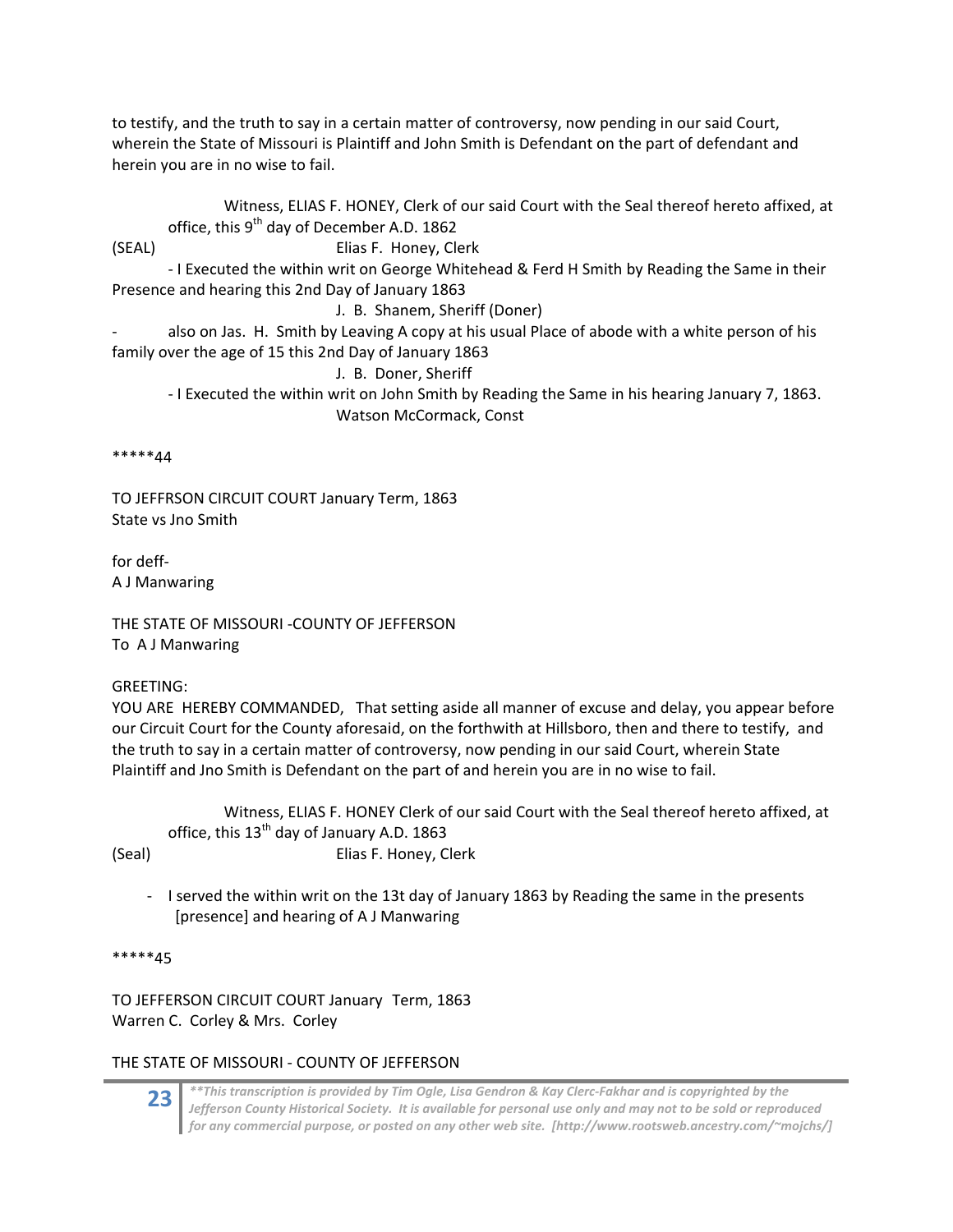#### GREETING:

YOU HEREBY COMMANDED, That setting aside all manner of excuse and delay, you appear before our Circuit Court for the County aforesaid, on the forthwith (Day of January 1863 in pencil) at Hillsboro, then and there to testify, and the truth to say in a certain matter of controversy, now pending in our said Court, therein State of Missouri, Plaintiff and John Smith, Defendant on the part of plff and herein you are in no Wise to fail.

 Witness, ELIAS F. HONEY, Clerk of our said Court, with the Seal thereof hereto affixed, at office, this day of \_ A.D. 186-(Seal) Elias F. Honey, Clerk

‐ I Served the Within Writ by Reading the same in the presents [presence] and hearing of Warren C. Corley & Mrs. Corley on the 13th day January 1863

\*\*\*\*\*46

TO JEFFERSON CIRCUIT COURT January Term, 1863 State vs Jno Smith

for Plff ‐ J B McAnally

THE STATE OF MISSOURI ‐ County Of Jefferson To Jane B McAnally

#### GREETING:

YOU ARE HEREBY COMMANDED, That setting aside all manner of excuse and delay, you appear before our Circuit Court for the County aforesaid, on the forthwith at Hillsboro, then and there to testify, and the truth to say in a certain matter of controversy, now pending in our said Court, wherein State, Plaintiff and Jno Smith, Defendant on the part of plaintiff and herein you are in no wise to fail. Witness, ELIA.S HONEY, Clerk of our said Court with the Seal thereof hereto affixed, at office, this 13 day of January A.D, 1863. (SEAL) Elias. F. Honey, Clerk

‐ I executed the within Writ by Reading the same in the presents [presence] and hearing of J B McAnally on the 13th day of Jan 1863 - Watson McCormack

Sworn to before me Jan 13, 1863 E.F. Honey

\*\*\*\*\*47

STATE vs ‐ Venire for Jury John Smith

## STATE OF MISSOURI ‐COUNTY OF JEFFERSON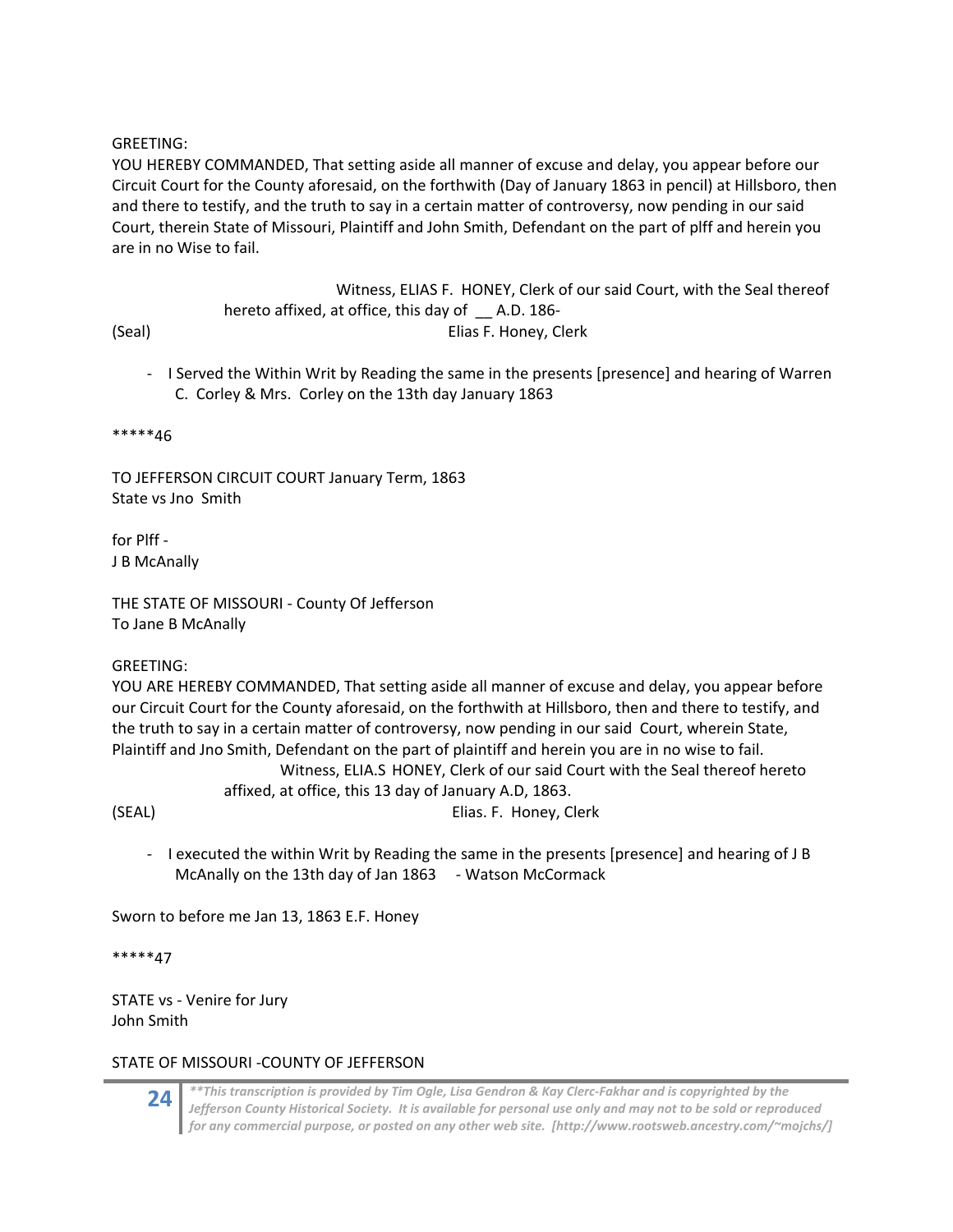The State of Missouri to the Sheriff of Jefferson County

#### GREETING:

We command you that you summon thirty six lawful men of your County qualified to serve as jurors and who are not of kin to either party to appear before the Circuit Court of said County on Tuesday the 13th day of January to make a jury in the action between the State of Missouri plaintiff and John Smith defendant, because as well the said plaintiff and the said defendant have put themselves in the County for trial, and have you then there the names of the jury and this writ.

In witness whereof I hereto set my hand and affix the seal of said Court this 12th day of January AD 1863

#### (SEAL) Elias F. Honey, Clerk

‐ I Executed the within writ by summonsing thirty six lawful men of my County qualified to serve as Jurors who are of not of kin to either party to appear before the Circuit Court of said County on the 13th Day of January to make a jury in the action the state of Missouri, plaintiff and John Smith, Defendant ‐Jerome B. Dover, Sheriff

\*\*\*\*\*48

## (FIRST LIST) (Markings as on the original copy)

| Tho Burgess Sr             | Jno A. Hensley       |  |  |
|----------------------------|----------------------|--|--|
| Leon Metts                 | Tho Edwards          |  |  |
| <b>Frances</b>             | Tho L Donnell        |  |  |
| A. Partnay                 | Isaac Burgan         |  |  |
| Wm Cook                    | W H Washburn         |  |  |
| Alx Haile                  | J D Waters           |  |  |
| Eph Beckett                | Jery Steward         |  |  |
| D Huskey                   | Jno W A Miller       |  |  |
| Mads. Graham               | <del>CT Moss</del>   |  |  |
| Geo McFry                  | Jas F Foster         |  |  |
| <b>Isaac Cadallader Jr</b> | Jno A Herrington     |  |  |
| Jos Bechler                | E F Wilson           |  |  |
| Wm Metts                   | M Leppe              |  |  |
| Henry Bonacker             |                      |  |  |
| Jacob Haverstick           | N Pounds             |  |  |
| Jas James                  | <del>Jn Huskey</del> |  |  |
| Lauren Moss                | Jas Evans            |  |  |
| <b>Boyle Naney</b>         | Wm F Williams        |  |  |
| A D Stephens               | J S Williams         |  |  |
| Wm Stroup                  | Wm A Donnell         |  |  |
| Jno P Spech                | Wm Ogle              |  |  |
| Jas G Johnson              | Henry Langehaney     |  |  |

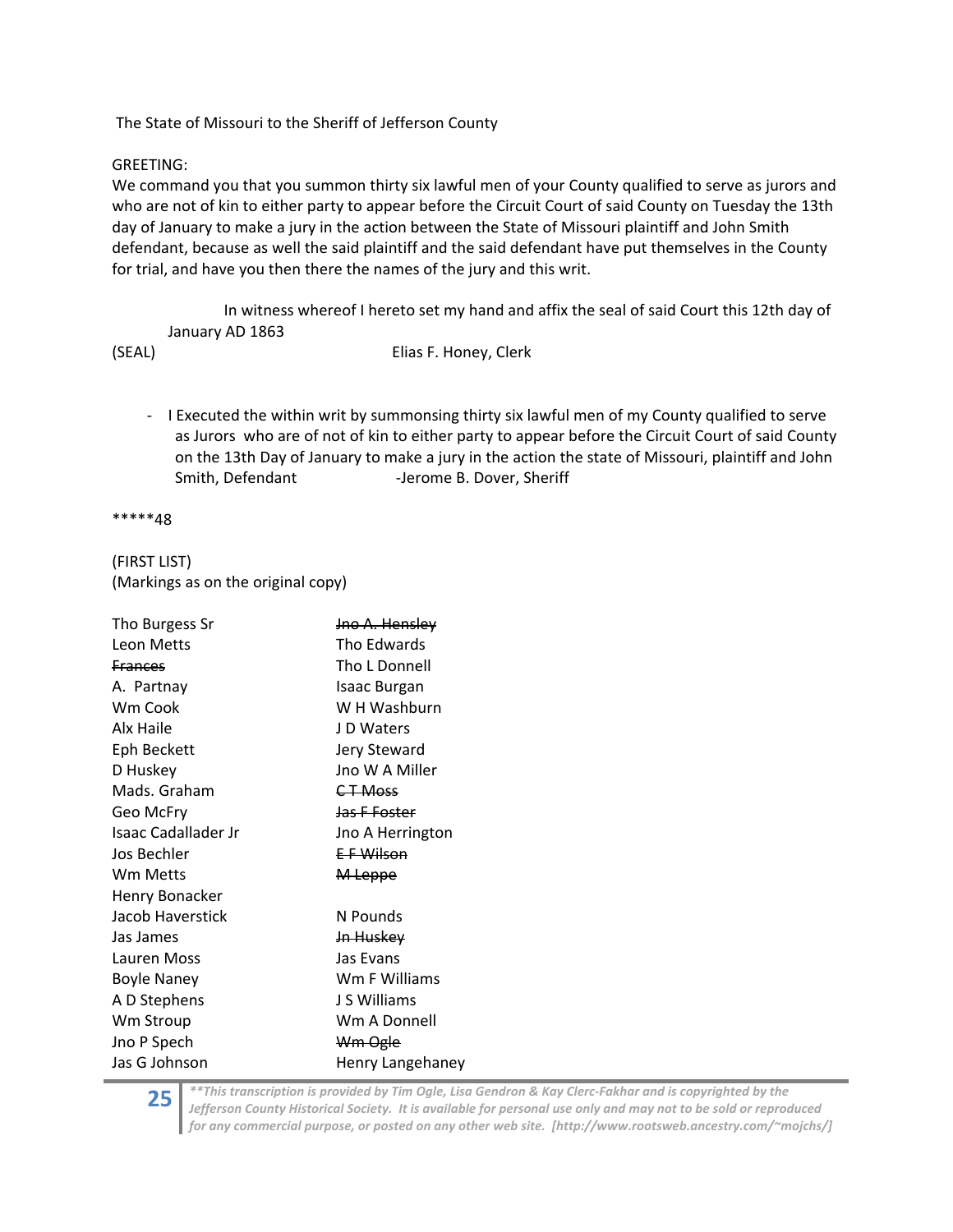Geo. Wiley **Thos Farley** Saml Prentiss **Lee Hensley** 

\*\*\*\*\*49

| (Second List) STATE vs SMITH Jury Pan |                  |
|---------------------------------------|------------------|
| Thos B Burgess Senr                   | Jerry Stewart    |
| <b>Leond Metts</b>                    | J A Miller       |
| A Parntay                             | Jno A Herrington |
| Wm Cook                               | Jno A Hensley    |
| Alx Haile                             | N. Pounds        |
| Eph Beckett                           | Wm F Williams    |
| Mads. Graham                          | Jas W Williams   |
| Geo McFry                             | Henry Langehaney |
| Jos Bechler                           | Tho Farley       |
| <b>Wm Metts</b>                       | Leander Hensley  |
| Henry Bonacker                        |                  |
| Jacob Haverstick                      |                  |
| Jas James                             |                  |
| <b>B Naney</b>                        |                  |
| A S Stephens                          |                  |
| Wm Stroup                             |                  |
| Jno P Spech                           |                  |
| Geo. Wiley                            |                  |
| <b>Saml Prentiss</b>                  |                  |
| Thos Edwards                          |                  |
| <b>Thomas L Donnell</b>               |                  |
| <b>Isasc Bergan</b>                   |                  |
| W H Washburn                          |                  |
| <b>ID</b> Waters                      |                  |
|                                       |                  |

#### \*\*\*\*\*50

#### STATE vs JOHN SMITH )

JOHN SMITH ‐ DEFENDANT being informed of the charge against him & that he is not bound to answer any question put to him, states that the first thing he heard on the day of the difficulty was a quarrel between Jack Vaughn & Hicks ‐ It commenced about Hicks having Jim Vaughn hired ‐ All get over the fence ‐ Some walked down to the back of the house ‐ Jack Vaughn said that if they would take Hicks weapons from him that he would whip him - When he said that Fidello said that his weapons should not be taken from him ‐ James Smith was to my right & he says when you are through I have something to say to Hicks - Hicks has said that I have lied - Witness says to Jim Smith not to make a fuss- I thought then that it was done ‐ The next thing I heard was a quarrel between Hicks, & Jim Smith ‐ Jim had pulled his coat off - & then he put it on - As I walked up Jim shook his fist & told Hicks not to call him a liar -When Jim done that - Hicks said he is sick - Witness took Jim by the arm then told Jim to go away & not to fight Hicks ‐ Jim then went away & then that difficulty ended ‐ In a few minutes afterward as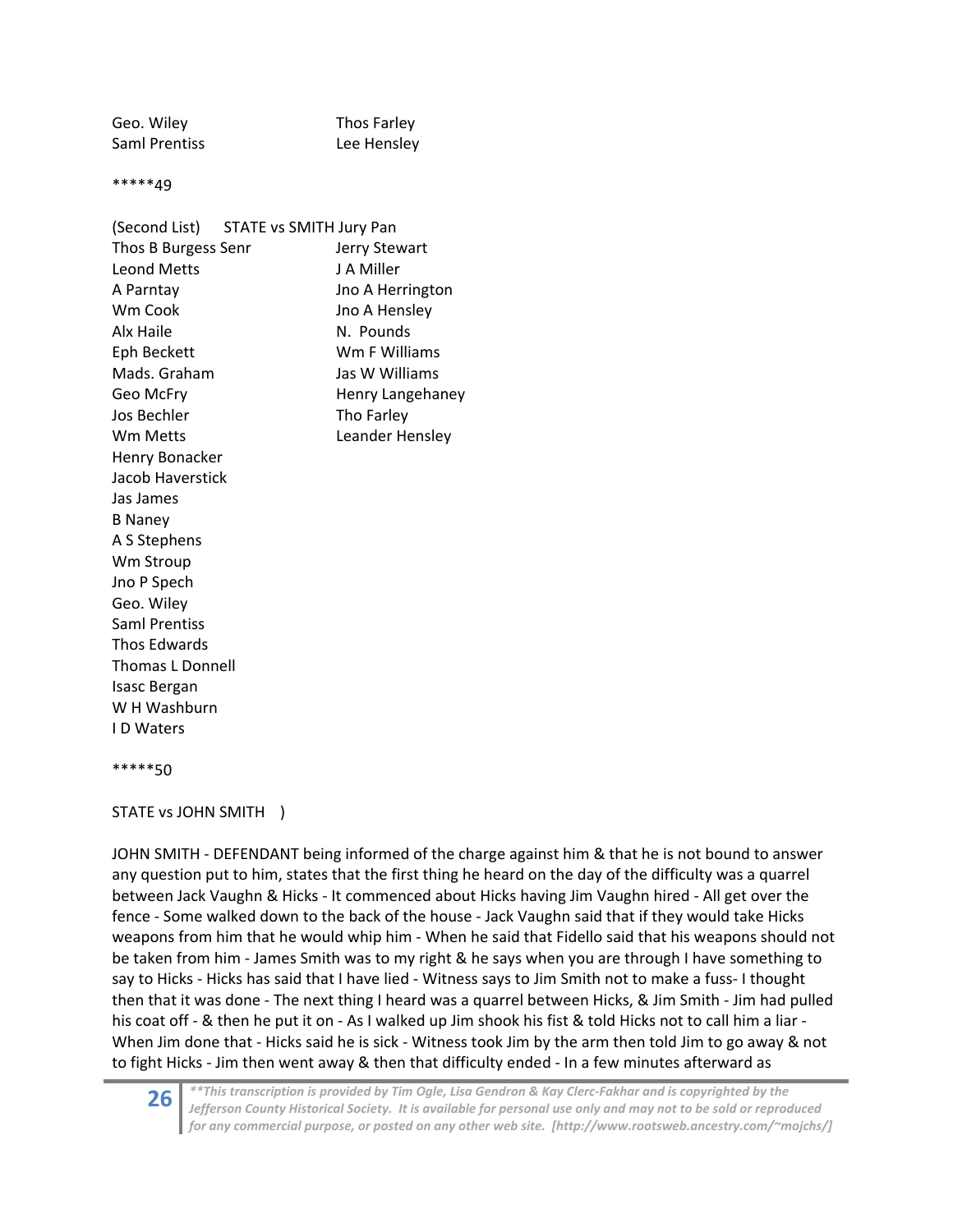several of us were going to the hog pen ‐ we met Hicks & Fidello Williams when Hicks said ‐ Jim you did not treat me right about that money - Jim then said that he did - Fidello was then standing behind Hickswhen he stepped forward a struck Hicks on the shoulder, & said Hicks you are not sick I am here - When he said that - I said Fidello if I were you, I would have nothing to do with it-Fidello then pulled off his coat & said ‐ Jno Smith I can whip your big nigger son , ‐ When he said that ‐ young Jno Smith caught Williams ‐ Williams then jerked two or three times & then struck at him ‐ but did not touch him - as Jno Smith knocked it off - Old Jno Smith then said Jno I would not take that, I would knock him -Just at that time Williams was struck by a rock & fell immediately ‐ As he fell the rock rolled ‐ when Hicks grabbed it ‐ & motioned it as if to strike James Smith ‐ I then said Hicks you dare throw that rock ‐ I will cut your guts out ‐ I then told Hicks to lay the rock down & he did ‐ Ferd Smith then got the rock ‐ The rock seemed to be a little bigger at one end than at the other‐ His hand nearly covered it ‐ It came to an arrow egru at one end - I took it to be a small sprawl off of the chimney - I did not know that Jim had a rock ‐ I did not have a rock in my hand that day ‐ I told Fidello not to have anything to do with it – I never told Jim to strike to strike Williams – When Fidello struck at Jno Smith I stepped behind him (Jno Smith). I was four or five steps from Jim Smith when the blow was given ‐ Jim Smith is my son ,‐ He is twenty four next August ‐ I was on good terms with Fidello Williams ‐ I never said that there was an old grudge settled –

Mrs. Corley was at my house on the 6th of November ‐ His wife & child came with him ‐ We were just ready to eat supper - McAnally said that there had been a fuss on the Merrimac – Mrs. McAnally then asked where was Jim ‐ I told her that a warrant was issued after him ‐ She then said that Williams did not get that lick too soon ‐ She said that she was afraid of Williams & that she would have nothing to do with any of them - My daughter Sarah was with Mrs. Corley - Does not know where Jim Smith is - or never heard of him but once - My daughter Sarah came in the room with Mrs. Corley & was there during our conversation. ‐ Jno Smith Sr [X]

\*\*\*\*\*51

STATE OF MISSOURI vs JOHN SMITH

Evidence for the plaintiff} viz.  $\sim$ 

John Powers ‐ being sworn in says that he was present at Walter Dewitts in Jefferson Co on Nov 1859 – There was a difficulty between Jack Vaugh and Samuel Hicks – While the difficulty was going on between Vaugh & Hicks, Fidelo Williams interfered, and told Goza to not hold Hicks – that he had seen men hurt – Then Williams stepped back and throwed his coat off and went in before A Johnson, Hicks and himself – Fidelo said he did not wish to see a difficulty raised. Next saw James Smith stoop down and then he drew his arm back and then heard the lick – saw Williams then fall at his (Powers) feet, and also saw a rock or stone fall with him. Hicks then picked the rock up and drew it on John Smith – Williams was then lying on the ground with a wound of the left side of his head – the cut was about two inches long – Williams laid senseless on the ground about one minute. Don't know who picked him up – supposes that Dr. Hill dressed the wound – Don't know when Williams died – A week afterwards saw him at Hensley's sale with his tied up – saw Jno Smith when the difficulty occurred. Heard a voice in the crowd said that there was an old grudge settled. Did not know the voice that spoke – Did not hear anything the Mr. Smith said there at that time – his attention was not directed to Mr. Smith at that time. Cross Examined ‐ John C Power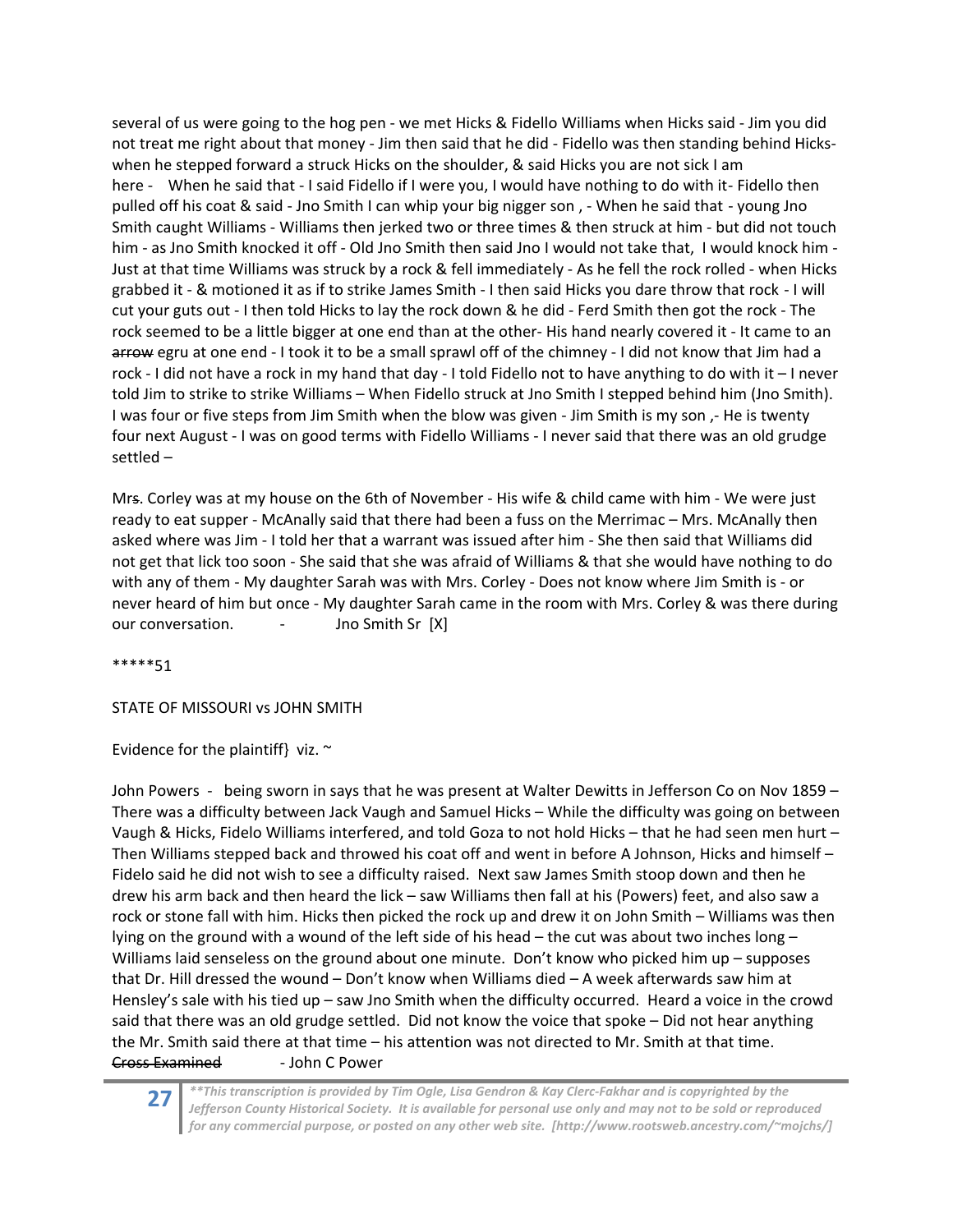Mrs. Corley - being produced, & sworn states that-

Jno Smith said that James Smith had done what he told him to do. This was said on the Sunday after the difficulty ‐ It was at Mr. Jno Smith's house. Did not hear Smith say anything mine says - Heard this conversation before Fidelo Williams died - She & her husband. Mr. Smith & his wife present ‐ It was after night ‐ had the table set when she went there, she did not state that she was afraid of Fidelo Williams. Smith said that ‐ Williams was acting in a very boisterous manner ‐ She did not remember that Williams received that lick too soon ‐ She did not stay but an hour at Mr. Smiths ‐ Jim Smith did not say that James Smith struck Williams ‐ Did not recollect whether Sarah Smith was in the room or not at the time - but she might have been - Elizabeth Corley [her mark X]

JESSIE McANALLY being sworn states that ‐ He was present when James Smith struck Fidelo Williams. He was sitting on the fence about fifteen steps off & he heard some words, & run up behind Williams. Williams stood about - as long as it would take him to count five, & then fell, saw James Smith step down and pick up something, but does not know what struck Williams. The rock came from direction where Mr. Smith was standing ‐ It was the second rock. James was standing behind his father ‐ He does not know exactly how he did stand. Mr. Williams was standing facing the north, & Jno Smith, & his son was standing on the right ‐ There were two rocks thrown. After Williams fell James Smith picked up a chisel & put it behind his coat - & told Williams that he must not quarrel with him - Williams was lying in a few feet of Smith

## \*\*\*\*\*52

when he spoke - It was some time before Williams spoke. When he turned around Williams was up, & the first words he spoke was that they would have to pay for that. Jno Smith said that there was no old grudge settled ‐ Never saw Fidel Williams speak to either James Smith or Jno Smith ‐ Never heard a word spoke - but merely saw the blow. He thought that - he was quarreling with young Jno Smith - There were two Smiths on one side - & Williams on the other - He did not know where young John Smith was standing at the time. The difficulty originated between Jack Vaughn & Hicks ‐ when James Smith got over the fence he told Jack Vaughn to say what he pleased ‐ Williams then said Boys drop that ‐ It was sometime before Williams was struck

## Cross X

Wanted to search Hicks to see if he had weapons, & Fidello Williams said should not be done. James Smith pulled off his coat & wanted to whip Hicks & some of the boys told him that Hicks had been sick ‐ Fidello Williams said they should not whip Hicks ‐ Do not know whether Jno Smith told James Smith to come away or not ‐ When James Smith pulled off his coat, & the boys told him that Hicks was sick he said that he would knock him in his coffin if he fooled with him. Fidello had pulled his coat off & was rolling up his sleeves‐ was behind Fidello when he come up ‐ Jno Smith was not far from Williams‐ Fidello was facing young Jno Smith ‐ James Smith & Jno Smith were about four steps off ‐ Did not know why Williams pulled off his coat - Did not see him strike at young Jno Smith - Young Jim Smith struck him first ‐ Williams stood as long as it would take him to count five. Saw James Smith make the lick ‐ struck him on the left temple but does not know what it was that struck. As he fell he saw the rock strike him -Did not see the stone pass from James Smiths hand ‐ Heard several say that a stone was thrown ‐ Williams was not saying anything- Does not know whose voice he heard – Did not hear any one speak until Williams fell ‐ Hicks & Vaughn was standing close to Jno Smith ‐ & his son ‐ He was about the first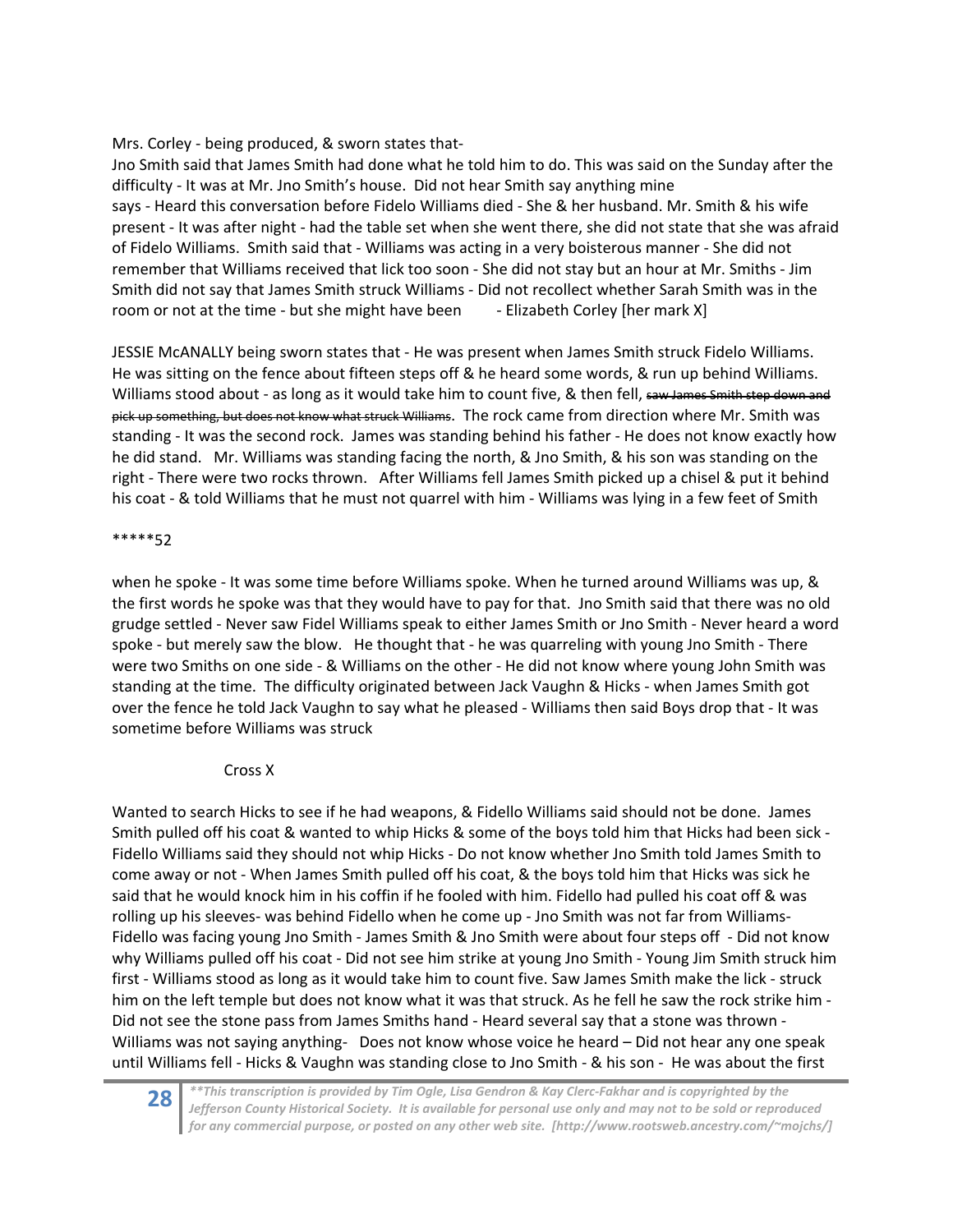man that got there‐ He never heard James Smith say anything ‐ Thought Jno Smith threw the rock ‐ Men were crowding around Jno Smith- so that he could not see him - Jack Vaughn was standing by Jno Smith ‐ Did not see Jno Smith make any motion with his hand ‐ Did not see any but the last stone ‐ Does not know positively that Jno Smith threw the stone - Saw the second stone coming-that stone did not hurt him - He stepped back a few steps when he fell - He fell on his right shoulder - After he fell all crowded up where Jno Smith & James Smith were standing ‐ He had heard that Williams & James Smith had an old grudge between them ‐ He did not hear any other remark ‐ Did not hear Fidello say anything but that "he would make them pay for it" ‐ Did not hear Fidello curse James Smith. He thought that Williams wanted to fight young Jno Smith - He thought that he saw young Jno Smith pull Williams around - At the time Williams pulled off his coat Jno Smith was the nearest to him ‐ Did not touch Williams ‐ Did not see any one pick up the stone ‐ Don't know whether it was a stone or not ‐ as he had never seen it

‐ Jesse B McAnally

A. JOHNSON being sworn states that ‐ He was present when Fidello Williams was struck ‐ After the first difficulty between Vaughn & Hicks had subsided ‐ Vaughn was going to jump on Hicks ‐ James Smith told Vaughn to whip Hicks ‐ Fidello told Jim not to strike Hicks ‐ Fidello was standing still when James Smith struck him ‐ Saw the lick & saw Williams fall ‐ Struck him about the temple ‐ He knew of no occasion why Smith struck him. When James Smith struck him, Jno Smith was standing about three feet off & said that he knew Jim would hurt him. Before Jim struck him, Fidello,

## \*\*\*\*\*53

 Jno Smith said now is your time Jim, give it to him ‐ It was not more than one minute before Jim struck Fidello - Jno Smith was about four or five feet from him (Johnson) - After he-was Williams was struck Jno Smith said he did just as I told him ‐ Did not hear Jno Smith say anything more ‐ but heard him & Hicks have a few words

## Cross X

He was not examined at the inquest over Williams body ‐ but was subpoenaed ‐ Jim took up for Vaughn ‐ but Fidello not take up for any one ‐ Fidello said that ‐ they should not whip Hicks ‐ This about two minutes before the lick was struck ‐ He was there all the time ‐ Fidello was not quarrelling with any one in particular ‐ Vaughn was cursing some ‐ I heard Jno Smith talking some but not much ‐ Fidello had his coat off ‐ Heard Jno Smith say give it to him now is the time ‐ Saw Jim Smith make a motion & immediately after saw a rock fall ‐ Jno Smith did not throw a rock he knows of ‐ Hicks picked the rock up, & wanted to hit Jno Smith with it – When Fidello rushed in Jim stopped back & pulled his hand out of his pockets‐ Fidello pushed him (Johnson) aside & went towards Jim ‐ Did not see John Smith trying to make peace – Did not see two rocks thrown ‐ All that he heard said was that which Jno Smith & Jim Smith & Fidello Williams ‐ Jim was on his (Johnson) left & Jno was on his right‐ Jno Smith did not throw a stone ‐ When Jim struck he turned to him & his eye was turned to Jim ‐ When Fidello stepped forward he did not address any one - Jno Smith said something & Fidello turned towards him & just then Jim struck him ‐ He does not know whether Jno Smith addressed Williams or not. ‐A J Johnston

 $29$   $\left\vert \begin{array}{c} * \\ * \\ * \end{array} \right\vert$  franscription is provided by Tim Ogle, Lisa Gendron & Kay Clerc-Fakhar and is copyrighted by the<br>Jefferson County Historical Society. It is available for personal use only and may not to b *for any commercial purpose, or posted on any other web site. [http://www.rootsweb.ancestry.com/~mojchs/]*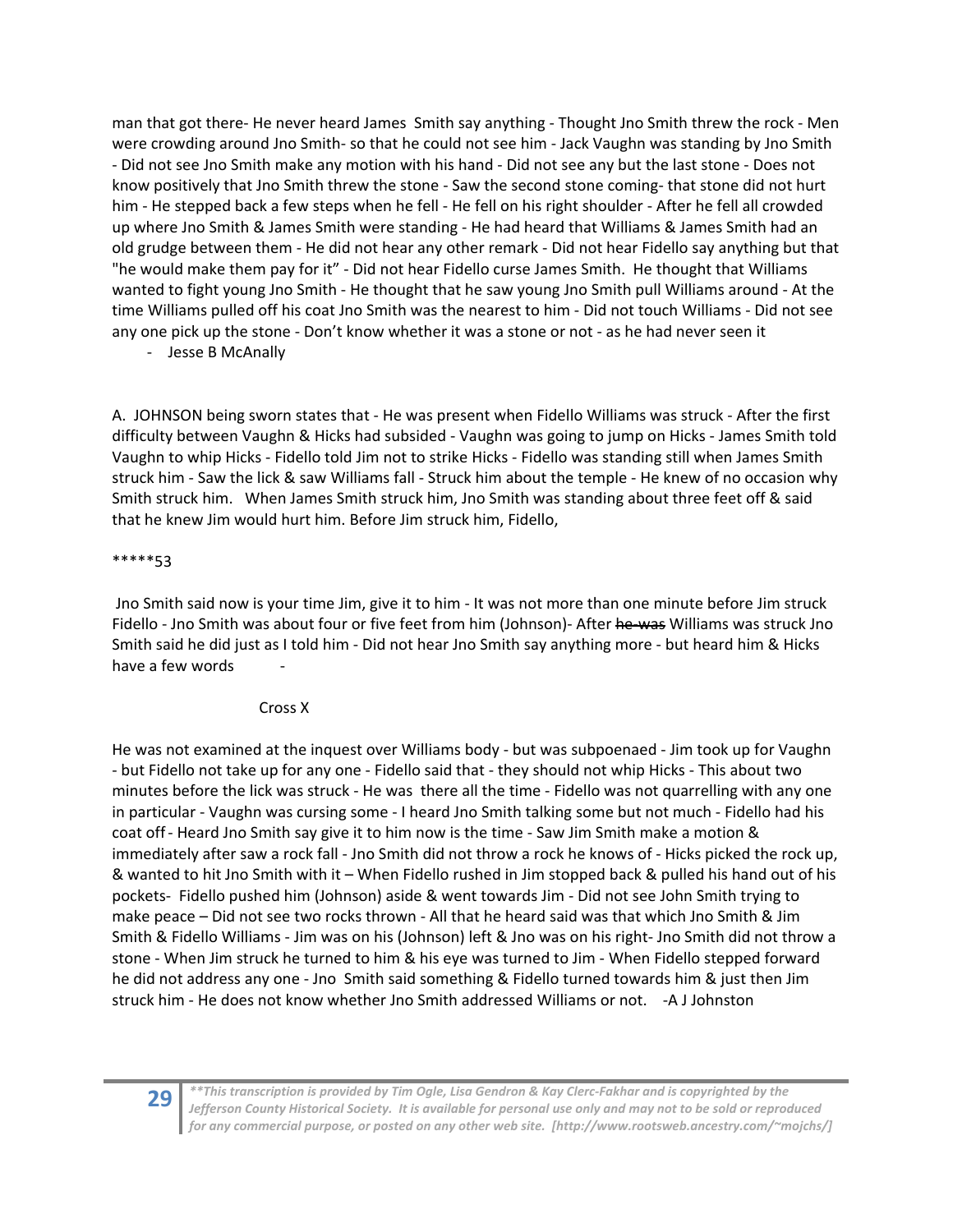ROBERT GAMBLE being sworn states that ‐ He was at Dewitts when Jim Smith struck Fidello, saw Jim Smith raise his hand & was Fidello was talking at the time - Saw Mr. Jno Smith there but did not hear him or Jim say anything at the time - Before Jim struck him - Williams - he heard Jno Smith tell him (Jim) to strike Williams ‐ Does not know how long it was before Jim struck him ‐ but it was not very long

## Cross X

Witness says he was there all the time but did not come into the crowd until the second fuss ‐ Fidello did not have his coat off when he first came up - Fidello then, rolled up his sleeve - Thinks he was trying to settle the difficulty. He was in favor of Hicks ‐ Heard Williams talking but did not understand what he was saying - He was talking to Jim Smith some - Did not see Abraham Johnson there - At the time Williams was struck no one was between him & Jim Smith. Did not see but one stone fall & Fidello fell -He was struck on the right temple. Did not see McAnally doing anything – Don't know where young Jno Smith was standing ‐ young Jno Smith had some words with Fidello ‐ Did not see old Jno Smith do anything ‐ Did not see any one pick up the rock ‐ Fidello was cussing & swearing some ‐ Fidello rolled up the sleeve of his short arm ‐ Jno Smith spoke to Jim ‐ Young Jno Smith was standing about four or five feet from Fidello – Don't know whether there anyone between Jno Smith & Jim Smith - Witness was about five feet from Jim Smith ‐ Fidello said a good deal but he did not understand. Hicks was saying something about Jim Smith sueing him ‐ He did not hear Vaughn say anything ‐ Heard Jack Vaughn cursing ‐ Jno Smith did not speak louder than anyone else ‐ Williams was standing still when he was struck –

## \*\*\*\*\*54

Heard several talking about Jno Smith is telling Jim to strike him Williams - after Williams was struck ‐Robert Gamel

DR. T. R. BRUCE -Being sworn states that - He assisted at the "Post Mortem" examination over the body of Fidello Williams ‐ Found a wound on his left temple about one inch & a half long ‐ His skull was broken in there was an abscess formed in the brain ‐ His impression was that it was a mortal wound ‐ He formed nothing else which could have caused his death ‐ He discovered no other wound upon him ‐ Does not know how long he was sick ‐ From the time he made his first visit to the time he assisted in the post‐mortem examination was eight days ‐ but from his first visit to his death was six days ‐ To the best of his recollection the weather was changeable ‐ His impression is that ‐ There are many such wounds he said **-T. R. Bruce** 

FRANCIS CREASY ‐ being sworn states that ‐ He was present when Williams was struck ‐ Williams went to go in between Jim Smith & Hicks, & told them not to fight ‐ young Jno Smith pulled Williams back ‐ Williams ran in between them when Jno Smith says hit him Jim - Saw Jim motion his hand & Fidello fell -Hicks picked up the rock & run around as if he would hit Jim Smith – Don't know who Jno Smith told Jim to hit - saw the rock fall after Jim Smiths hand come over - Fidello was in between the two men that were going to fight when he was struck ‐ Williams threw off his coat to keep them from fighting ‐ Did not see Williams attempt to strike any one –

## Cross X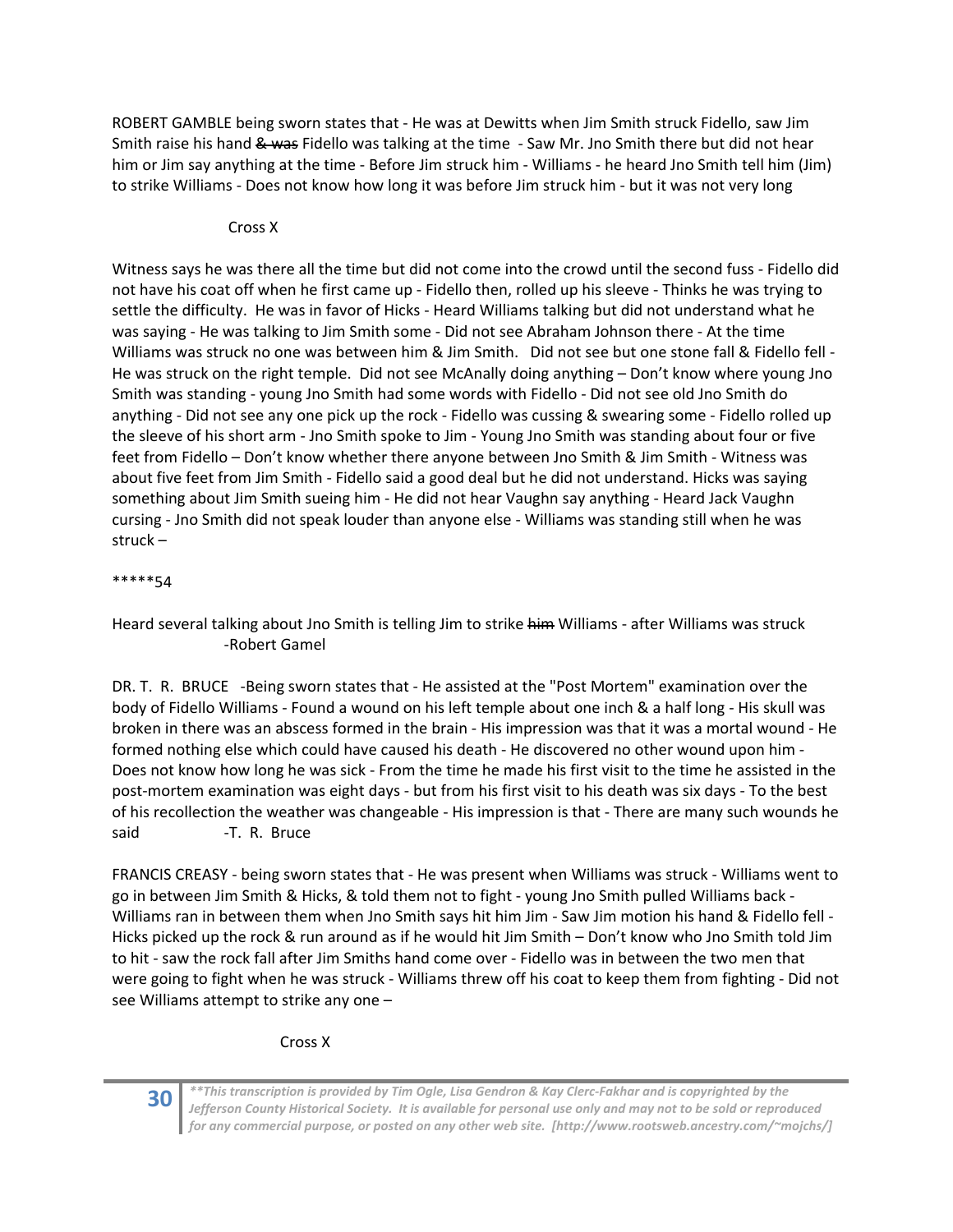He was there at the first difficulty - I was standing on the edge of crowd when the difficulty took place -Williams said that Smith & Hicks should not fight ‐ Old Jno Smith was about six feet from young Jno Smith & about five or six from Jim ‐ Fidello was a friend of Hicks ‐ Had no conversation with Mr. Williams about this difficulty ‐ Williams pulled his coat off when Jno Smith pulled him back & he then come up between Jim Smith & Hicks - Fidello said that they shall not fight - Jack Vaughn was back in the crowd -Fidello did not fall until the stone dropped down ‐ Did not see Jno Smith do anything ‐ When Jno Smith spoke I looked around at him. ‐ Francis Creasy [ his mark X]

#### \*\*\*\*\*55

FERDINAND SMITH ‐ Being sworn states that ‐ He was present at the fight at Mr. DeWetts the first he saw was before Williams was struck. Saw him pull off his coat ‐ When I came up Fidello Williams ‐ Hicks - Jack Vaughn - Jim Smith appeared to be in a difficulty - The first thing I observed was that Williams struck at young Jno Smith – Fidello appeared at the time as if he was trying to get to Jim Smith -Jim Smith did not do anything min ‐ Williams then had his coat off ‐ Williams then drew back his hand as if to strike Jim Smith ‐ He was hardly near enough to strike Jim Smith ‐ I do not know exactly that he struck at Jim Smith ‐ but thinks he did ‐ He was then struck with a rock ‐ He was struck above the left eye ‐ He then fell‐ not instantly ‐ Saw the rock fall from his head ‐ The rock fell down by his shoulders ‐ thinks the rock hit the ground before Williams‐ Do not know where old Jno Smith was standing‐ the rock had three edges - It came to a corner at one end - thinks it would weigh a pound - Looked as if it was a sprowl - Sometime afterwards I picked up the rock - Does not know what Jno Smith said - Did not see old Jno Smith do anything at the time after the lick was struck ‐ Hicks picked up the rock as if to hit Jim Smith ‐ & then Jno Smith said that you must not throw that rock ‐ Did not hear Jno Smith that there was an old grudge settled ‐ As did not hear him say "hit him Jim ," ‐ Did not see Jno Smith take hold of Williams & tell him to have no fuss ‐ Heard him tell young Jno Smith that he would not take that ‐ Did not see Jno Smith near Jim Smith ‐ Fidello was rather between me & Jim Smith ‐ Did not see Williams push any one as he was going towards Jim Smith ‐ Did not notice McAnally there‐ Fidello appeared to be drinking some little ‐ I think he was affected by whiskey ‐ Did hear Williams swear ‐ Williams appeared to be excited ‐ All were excited a little – Jim Smith stood still ‐ Saw Fidello roll up his sleeve ‐ It was his short arm - I saw him strike that day at young Jno Smith with his short arm - Never saw Williams in many fusses - Williams took sides with Hicks - Jim Smith & Hicks had been quarreling fifteen minutes before -When they came up they commenced their second quarrel but do not know who commenced it -

#### Cross X

When Fidello pulled his coat off I came up - Jno Smith then pulled him back - Williams then struck at him but Jno Smith knocked his lick off ‐ Jno Smith took hold of him but I do not know whether he was hold of him or not when Williams struck - Williams was hardly close enough to Jim to strike him -He was then struck with a rock ‐ Do not know whether any one was between Jno Smith or Jim Smith or not - did not see who threw the rock - fell immediately – Don't know, when old Jno Smith was at that time - I could not say that Jim Smith struck Williams - Did not know whether Jim Smith had a rock in his pocket ‐ Did not see Jim with any rock ‐ Did not tell Charley Thomas that Jim put a rock in his pocket ‐ if I did I do not recollect it - Fidello was intoxicated some - Jno Smith & Jim Smith were sober at the time -Do not know that Jim Smith is in Jeff Co – Don't know where he is ‐ At the time When Williams was struck ‐ I did not have my attention turned towards Jno Smith ‐ but after the lick I saw Jim Smith & Jno Smith ‐ F K Smith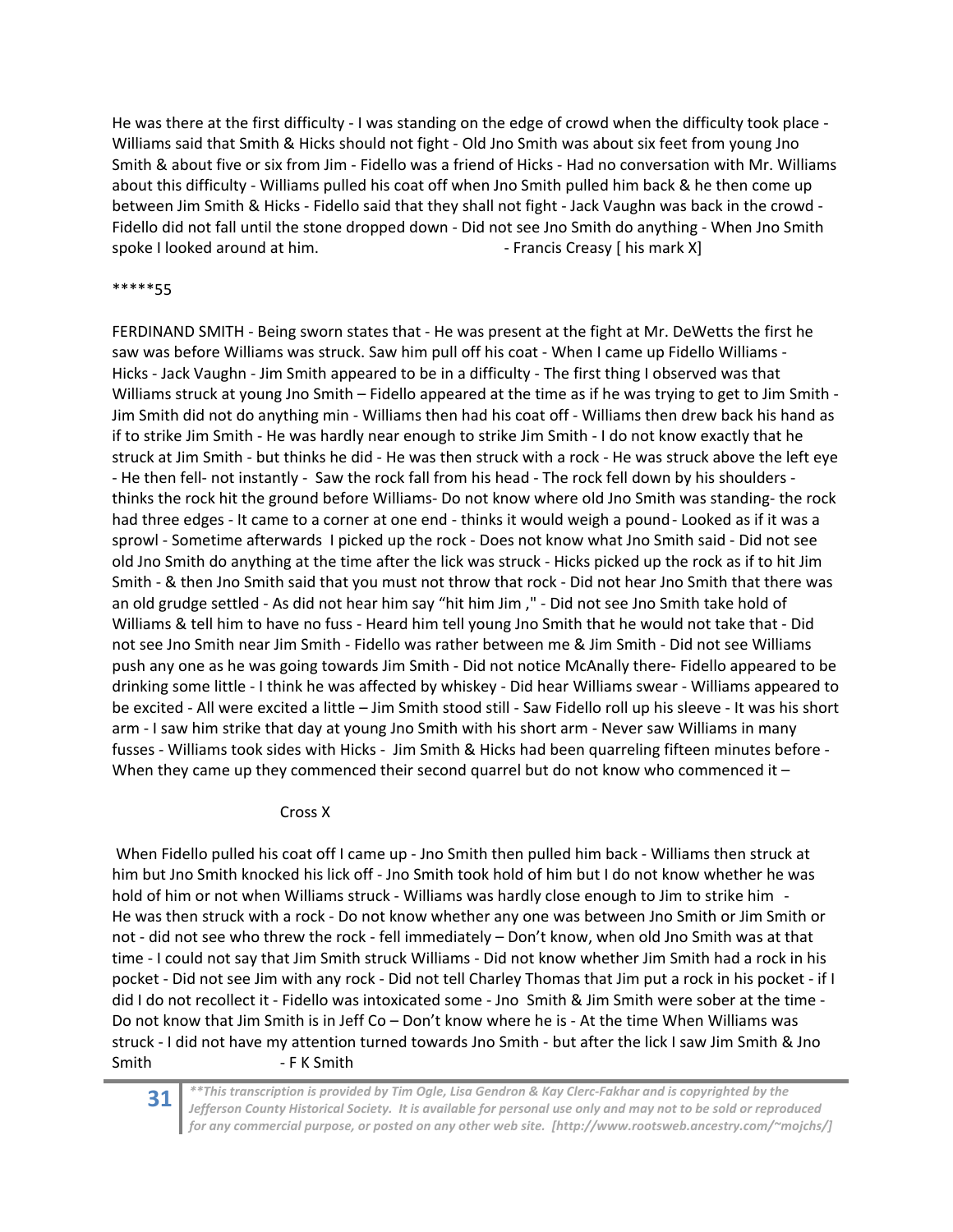#### \*\*\*\*\*56

JOHN SMITH JR ‐ Being sworn states that ‐ I was at Walter Dewetts on the 5th day of Nov 1859 ‐ It was said to be a sale -There were forty or fifty there -The first that started the fuss was Jack Vaughn taking up a glass of Whiskey & said here Hicks ‐ to beans & bacon ‐ The first fuss was settled ‐ The next difficulty arose when they were over the fence ‐ Hicks said Smith you have not acted a gentleman with me – Jim Smith said I have acted a gentleman all over ‐ then the old man, Smith came up & took Jim by the arm & said - Jim don't trouble Hicks - he says he is sick - Jim then put on his coat & walked off -Fidello & Hicks then went off together & come back again to where Jim Smith was standing ‐ & Hicks said again Jim you have not acted a gentleman with me - Jim said I have sir - Old Jno Smith then said Hicks you are sick ‐ Fidello slapped him on the shoulder & said Hicks you are not sick I'm here ‐ Hicks then went up to Jim & told him that he had not acted a gentleman with him ‐ Jim said Hicks if you say that again I will knock your teeth down your throat - Fidello then threw his coat off went to rush in when I caught him - He struck at me & I knocked his lick off - When I caught Williams - he struck at Jim Smith ‐ Old Jno Smith said Jno I wouldn't have took that I would have knocked him ‐ then he started towards Jim Smith ‐ a rock struck him over the left temple ‐ I do not think there was any one between Jim Smith & Williams at the time of the lick ‐ The rock came from the direction where Jim Smith was standing ‐ I do not think old Jno Smith spoke to Jim ‐ if he did I could have heard him ‐ Jno Smith was some distance from Jim Smith ‐ Jno Smith did not have his coat off before Williams was struck ‐ I did not see Jim Smith with any rock that day ‐ Jno Smith did not throw any rock that day ‐ There was but one stone thrown ‐ when the rock struck Williams he fell & it fell with him ‐ The rock (The rest of this testimony is missing and so is the first of James H. Smith's testimony)

‐‐‐‐‐‐‐‐ After Jno Smith knocked the lick off ‐ Williams made towards Jim Smith ‐ I then directed my attention towards my brother Jno Smith - I heard the lick & looked around & saw Williams fall - the rock Williams was struck on the left temple. Did not see Jno Smith do anything - Did not hear him say anything ‐ Did not hear him say anything to Jim Smith ‐ Did not hear Jno Smith say anything after the lick fell about the same ---- (missing) that Jno Smith addressed young Jno Smith. --- (missing) Williams appeared very angry ‐ Williams ‐‐ (missing) saying something as he went towards Jim Smith ‐ Williams was hardly near enough to Jim Smith to strike him with his fist - I was not present at the first difficulty – Hicks said he was sick ‐ Jno Smith told Jim Smith to come away – Mr. Hicks was sick ‐ Jim then put on his coat & went off

## Cross X

The lick was given when I was watching my brother pull his coat off ‐ Do not know everything that was done upon that occasion ‐ young Jno Smith caught Williams & told him not to go in there ‐ As he turned him around Williams struck at him - Williams made about three steps from young Jno Smith when he was struck - He was going towards Jim Smith - Did not know that Jim Smith had a rock - Had never seen any rock in Jim Smith's pocket - I was about five feet from Jim Smith when the lick was given

‐ James H. Smith [X]

\*\*\*\*\*57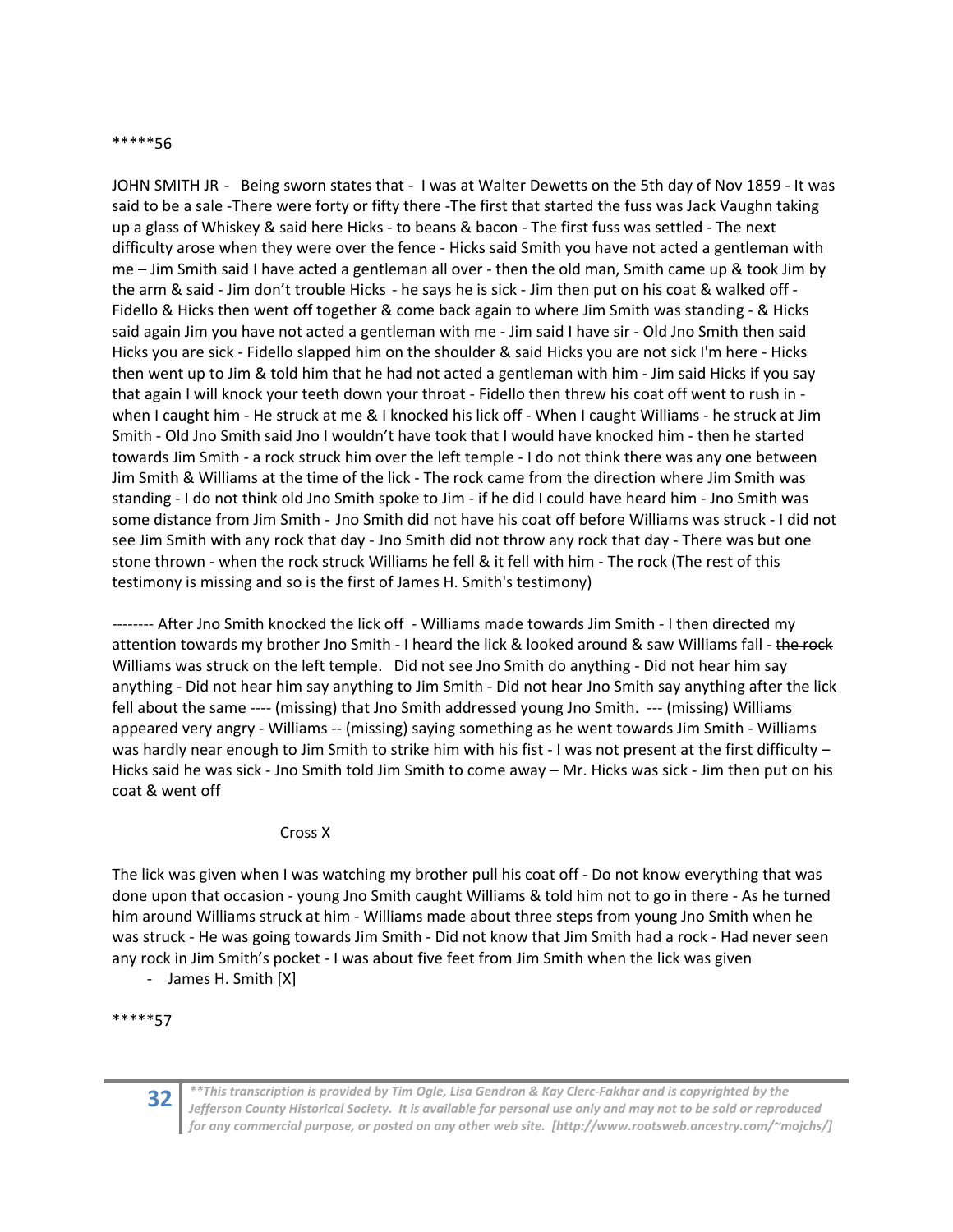## INSTRUCTIONS FOR THE STATE

<Transcriber note: illegible handwritten notations appear to the left of each numbered instruction 1 – 4 below>

- 1. If the Jury believes from the evidence that FideIo Williams was willfully, deliberately and premeditatedly killed in the month of November 1859 in this County and that John Smith the prisoner was present aiding abetting and assisting they will convict.
- 2. The deliberation and premeditation necessary to constitute murder in the first degree may be inferred from the circumstances connected with the killing and if malice existed it is sufficient. It is not necessary to prove the length of time it existed.
- 3. If the evidence shows a conspiracy or concert between the prisoner Smith, and James Smith to injoin Williams, then the act of one is the act of both, and the striking by James becomes the act of John the prisoner.
- 4. Unless the jury find from the evidence that James Smith had good reason to believe he was in danger of receiving great bodily harm from Fidelo Williams and that the rock was thrown by him, (Smith) for the purpose of inflicting that injury then the law will not justify him in killing Williams.

The Court further instructs the Jury that the law of this case is arcl? and in the instructions given and read to the jury and the jury in their retirement will take and consider them all together.

## \*\*\*\*\*58

## THE COURT OF ITS OWN MOTION GAVE THE FOLLOWING INSTRUCTIONS

- 1. If the jury find the defendant not guilty this verdict may be in the following form ‐ We the jury find the defendant not guilty in manner and form as charged in the indictment-
- 2. If the jury find the defendant guilty of murder in the first degree, they will only find this fact, and say nothing in reference to the punishment
- 3. If the jury find defendant guilty of murder in the second degree, or of manslaughter in the first, second, third or fourth degree, they will specify in their verdict the degree of guilt, and assess the punishment either by imprisonment in the penitentiary, or in the county jail, or by fine alone, as provided in Sections 23, 24 & 25 of paper 563 of the Revised Statutes of 1855 of this state

#### \*\*\*\*\*59

If the Jury shall believe from the evidence that Fidello made an unlawful assault, he was advancing in a hostile way, threatening attitude upon James Smith, for the purpose of beating him or doing him great personal injury, then such an assault is unlawful & if said Smith under the circumstances struck said Williams with a rock by which the said was killed, then John Smith cannot be convicted the Jury must acquit.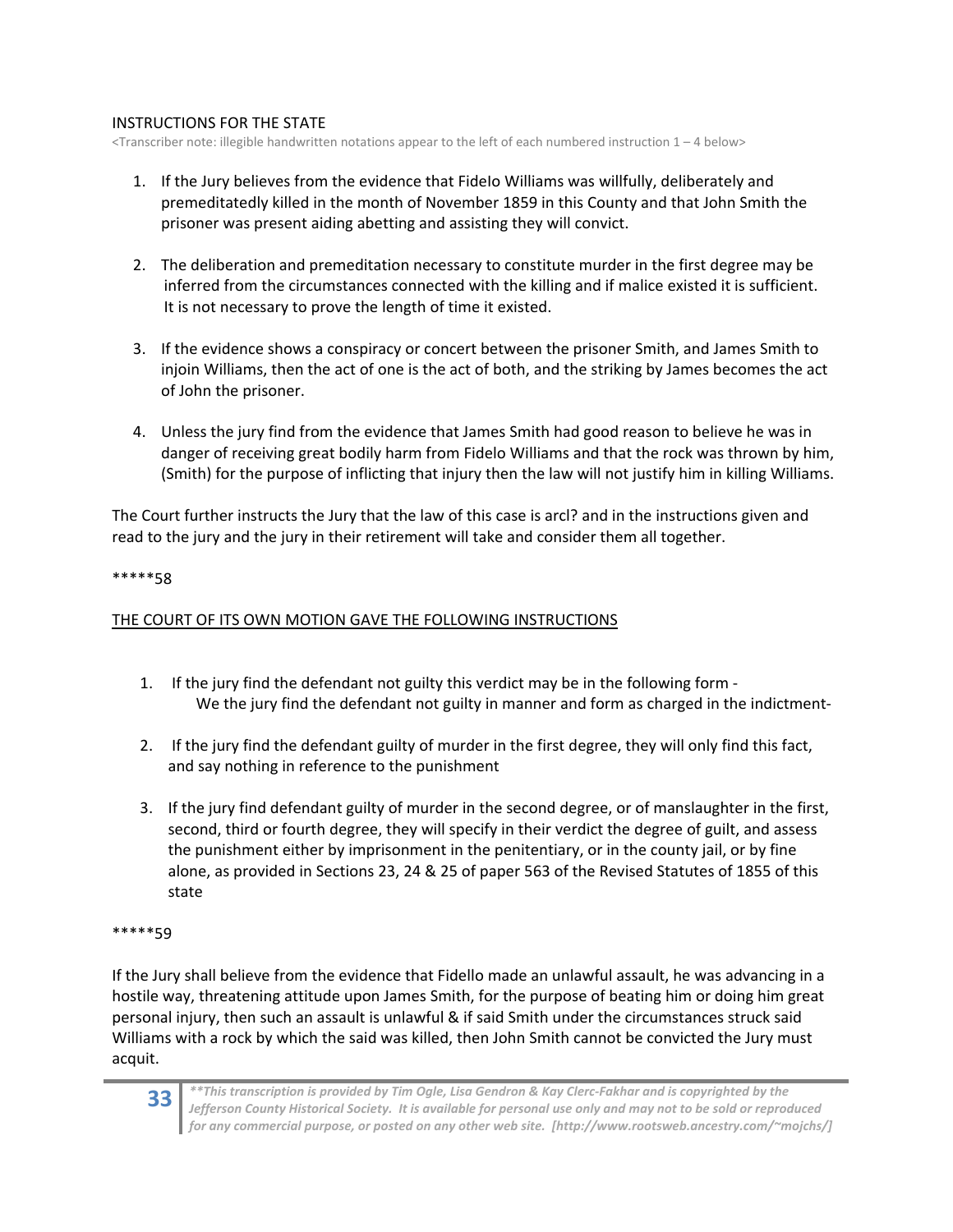If the jury shall find from the evidence that after the first quarrel or difficulty between Vaughn & Hicks was settled, that Phidello Williams without any provocation wickedly & maliciously raised another fuss with the design & intention of getting into a fight with Jim Smith for the purpose of revenge or to do said Smith some great personal injury or for the purpose of beating said Smith, then the laws cannot be used for William's protections & the punishment of Smith & if James Smith is not guilty & John Smith must be acquitted.

That no American citizen by our law is bound by any duty he may owe the State to engage in a fight or combat with his adversary or to wait to uncertain the result of the combat, to ascertain whether great personal injury is to be inflicted upon him by his adversary & if the attacked party has given no cause for his assault to assault or beat him & the assailed has good reason to believe does believe, that it was the intention of the assailant to beat him or to do him great personal injury & there was immediate danger of such injury being accomplished & if the jury further believe that Williams was advancing in a hostile manner to beat said Smith or to do him great personal injury as aforesaid then James Smith cannot be blamed if he did strike with the rock by which Williams may have been killed, & in that event they must acquit John Smith.

That unless the jury shall believe from the evidence that at or before the striking by James Smith of the said John Smith entered into common design or combination with James Smith to kill Williams, then they cannot convict John Smith on the Score of aiding & abetting

That the essence of this offence consists in the intention to kill if they find from the evidence that John Smith neither threw the rock that struck Williams nor formed any common design upon the part of John Smith with James Smith to kill Phidello Williams or do him some great bodily harm than they find John Smith not guilty

If the Jury shall believe from the evidence that the deceased was of a rash turbulent or violent disposition, & that the defendant had knowledge of such disposition, then it is a circumstance for the consideration of the Jury in considering the reasonable cause for the defendant's apprehension of great personal injury to himself. Even if the Jury should believe from the evidence that James Smith intended to kill Williams yet John Smith cannot be convicted for the act of James Smith, unless it is proved beyond a reasonable doubt, that John was aware of James Smith's intention to commit the offence

## \*\*\*\*\*60

That the relation of parent & child is respected provided for by our laws, and a parent is justified by our laws in committing homicide if done when there is reasonable cause to apprehend a design upon the part of the assailant to do the child some personal injury there shall be reasonable cause to apprehend immediate danger of such design being accomplished

If the jury shall believe from the evidence that James Smith in the lawful defense of his own person Struck & Killed Williams, & if the Jury believe & find that, Williams was advancing upon James Smith in an angry threatening attitude there was reasonable cause on the part of James Smith to believed that intended to do him some great personal injury & there was immediate danger of such injury being accomplished, then James Smith had a right to strike in the necessary defense of himself